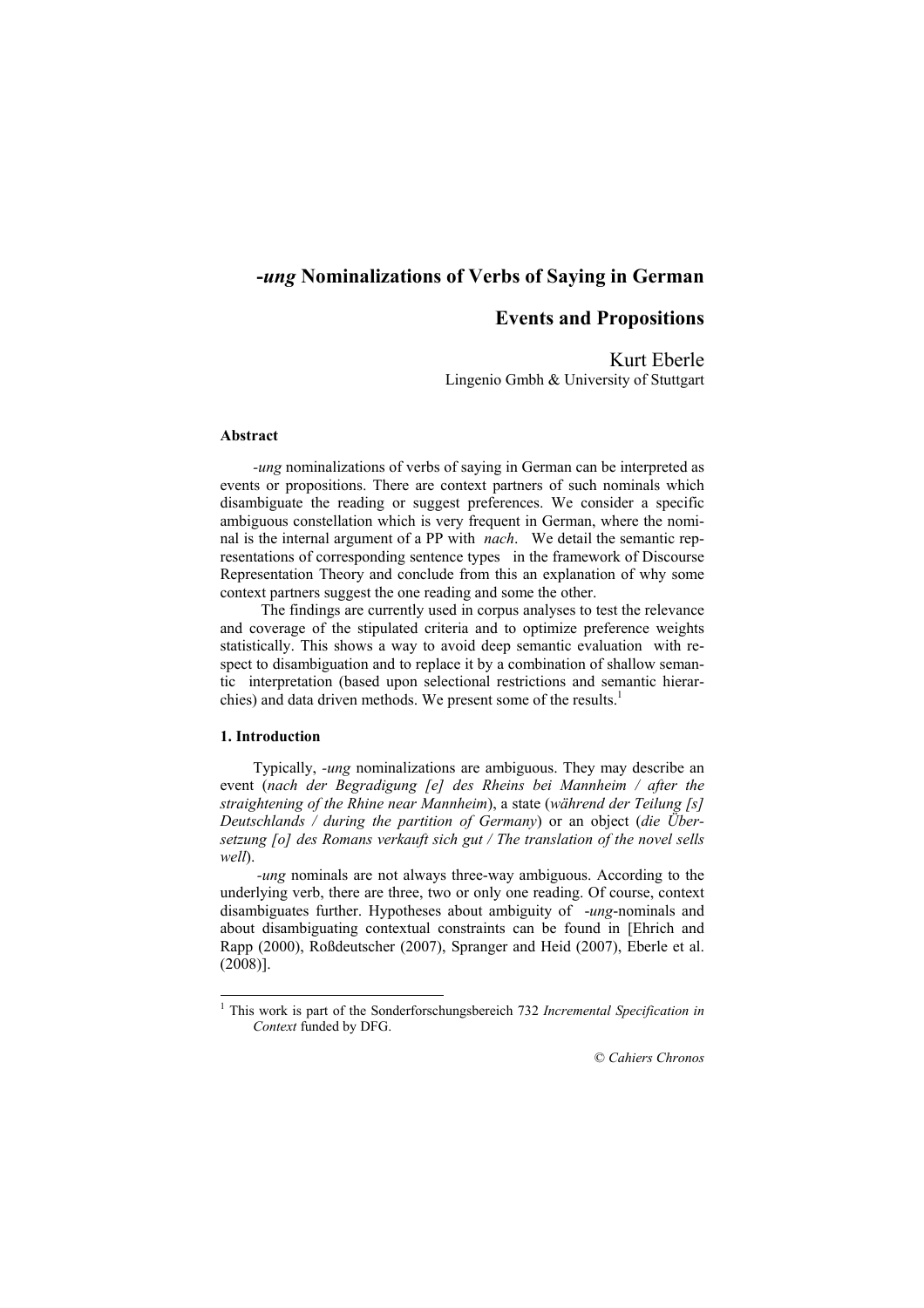-ung nominalizations of verbs of saying (henceforth NVS) are particularly interesting because they relate to speech acts or, more generally, to statements, and to attitudes and reports about statements. For a number of computational applications it is important to know which of the different readings is present in a sentence and which context partners can disambiguate them (e.g. for Machine Translation, Text Mining etc.). Consider the following example taken from the DeWaC corpus (Deutsches Web as Corpus) [Baroni and Kilgarriff (2006)].

- $(1)$  a) Die 1.Wiederholungsprüfung muss nach Mitteilung des Prüfungsergebnisses<br>zum nächsten regulären Prüfungstermin abgelegt werden. zum nächsten regulären Prüfungstermin abgelegt werden. The first retake of the examination must be passed by the next regular date of examination after announcement of the results of examination.
	- b) Die 1. Wiederholungsprüfung muss nach Mitteilung des Prüfungsausschusses zum nächsten regulären Prüfungstermin abgelegt werden. According to the announcement of the examination board, the first retake of the examination must be passed by the next regular date of examination.

In (1.a), *Mitteilung/announcement* is obviously interpreted as an event: The first retake of the exam must occur after the event of announcing the results of the (first) examination. In contrast, in (1.b), it is interpreted as a proposition: the examination board states that retakes must be passed by a specific date.

Note that this reading also incorporates an announcement which is an event, but in this case this event plays another role: It is presupposed as the cause of the announcement as a propositional result. Its time is independent of the times of the retakes that the announcement as a proposition - the regulation - speaks about. Clearly, in (1.b), the definite description does not refer to this event but to the proposition, whereas in (1.a) it is the other way around.

What is the reason for this difference? Obviously, the different genitive complements play an important role. In (1.a) the complement introduces an agent and in (1.b) a theme. However, in many cases this difference has no relevant disambiguating effect (die Mitteilung des Prüfungsergebnisses is as ambiguous as die Mitteilung des Prüfungsausschusses is and may refer to an event or an object: a document or the content of a document, i.e. a proposition<sup>2</sup>). In cases like  $(1)$  the difference is rather triggered by the influence of the preposition nach -- which itself is ambiguous between a temporal reading

<sup>&</sup>lt;sup>2</sup> The ambiguity between propositional and 'physical' reading is rather regular for – ung nominalizations of verbs of saying and other verbs having to do with creation and exchange of information. There are similar sortal phenomena withe respect to specific nominalizations in other languages, e.g the semantics of –*ment* and –age in French, cf. [Dubois (1972)]. There is work onto this topic in project B5 of SFB 732, cf. [Martin (2008), Uth (2008)] to which the study here is planned to link up against the background of a multilingual research standpoint.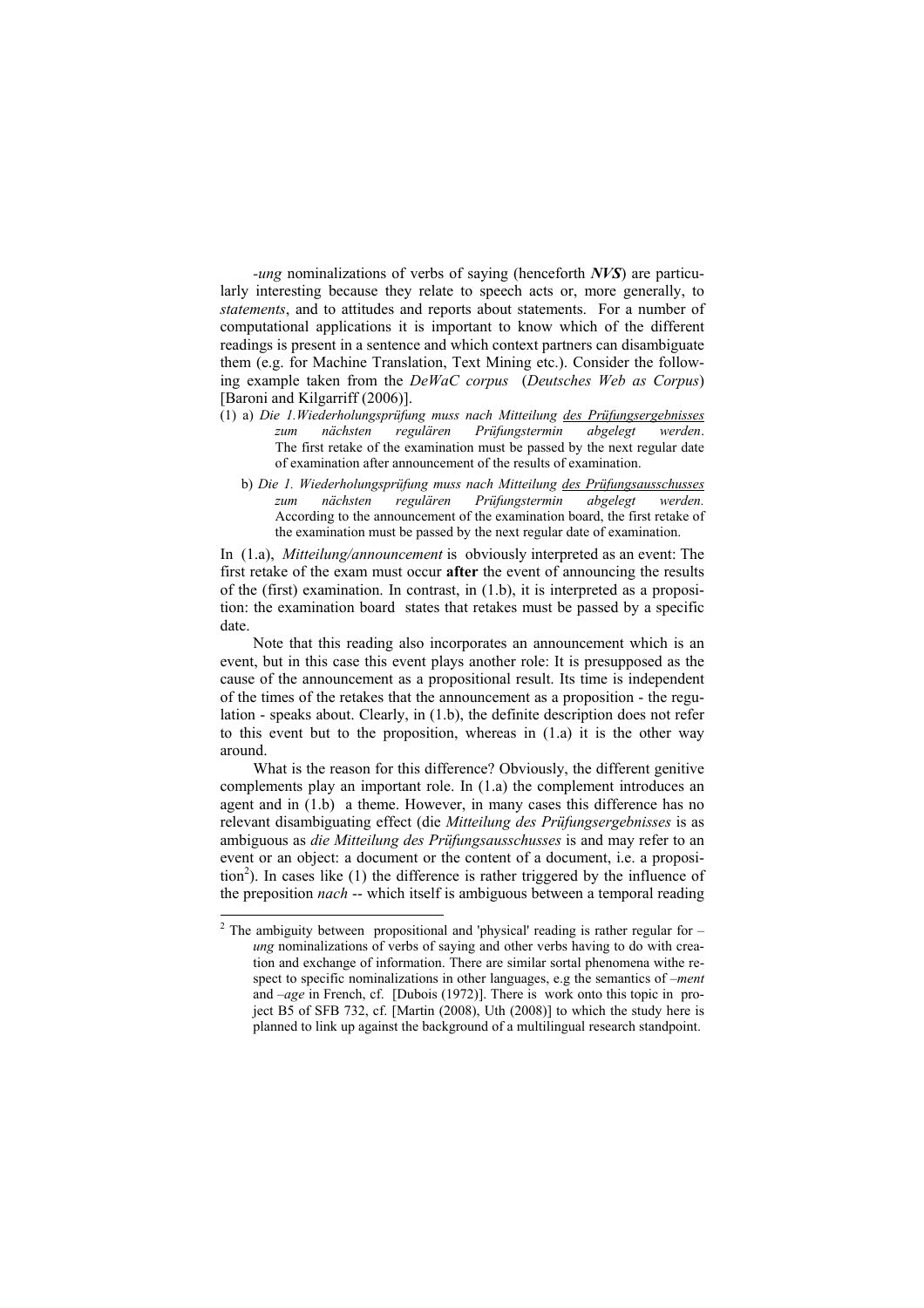(after) and a reading as *discourse relation* (according to) – and by the different constraints these readings impose on the argument of the corresponding PP and on the VP that this PP modifies.

We call the (1.a) reading of the PP with nach the *temporal reading* or event reading and the (1.b) reading the *propositional reading*.

In the next section we will have a closer look to these interpretation and specify the differences in the framework of Discourse Representation Theory [Kamp (1982), Kamp and Reyle (1993)]. In particular, we use suggestions from [Kamp (2002)] and [Eberle (2004)] for representing presuppositions and attitudinal states, in order to work out the details. In section 3 , we deduce a number of (pragmatic) constraints from these differences and define contextual criteria that make one interpretation or the other possible or impossible, (more) likely or unlikely. In section 4, we sketch a corpus tool that we use for extracting references from corpora and testing the hypotheses about useful criteria and their relevance. We discuss some results and conclude with a brief outlook on current work and plans for the near future in section 5.

## 2. Two different readings of German PPs with nach and -ung nominalizations of verbs of saying

#### 2.1. Propositional reading

If the recipient interprets the PP according to what we called the propositional reading he or she takes the remaining sentence (the modified clause) as a description of the content of the internal argument of the PP or as a logical consequence of it. Compare example (2) and its schematical abstraction (3)

- (2) a) Nach Pierre's Darstellung des Unfalls, war der Fahrer betrunken. According to Pierre's presentation of the accident the driver was drunk.
	- b) Nach Pierre's Darstellung des Unfalls, musste der Fahrer betrunken gewesen sein.

According to Pierre's presentation the driver must have been drunk.

(3) Nach X's Darstellung (NVS) von P, SATZ According to X's presentation (NVS) of P, CLAUSE

In (2.a), the state of being drunk is part of the story of the accident as presented by Pierre, in (2.b) the speaker of the text presents it as a consequence to be deducible from the story as presented by Pierre. (3) sketches this interpretation schema. We represent the corresponding Discourse Representation Structure (DRS) (cf. [Kamp and Reyle (1993)] as follows: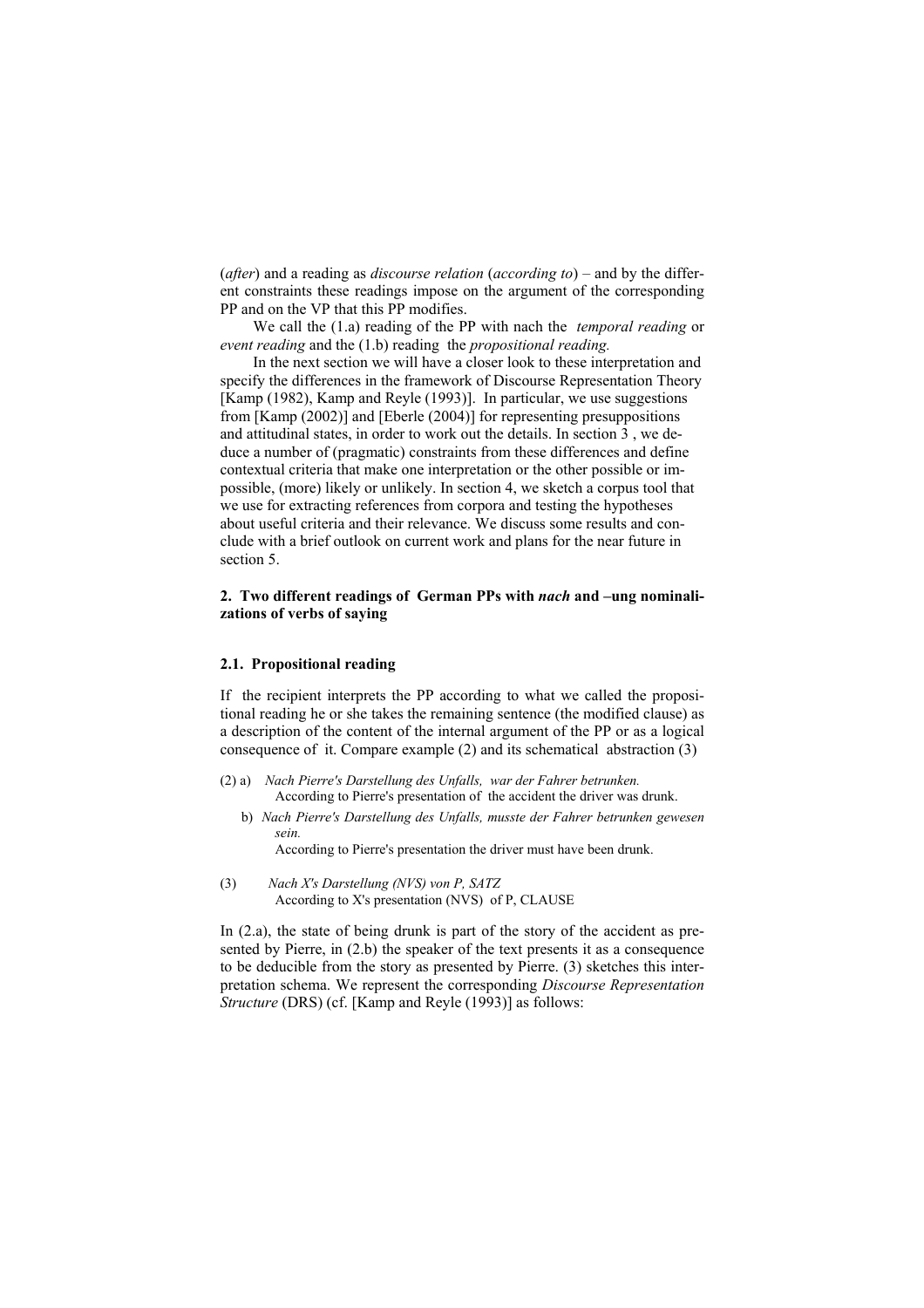e x p  $e:$  darstellen $(x,p)$  $K_n \Rightarrow K_{satz}$  $P(p)$  $p:K_i$ 

(4) is a pair of DRSs where the first DRS describes the presuppositions associated with the assertions represented by the second DRS. According to this structure, the recipient of (3) presupposes the existance of an event e of *dar*stellen/presenting s.th. (or more generally an event underlying an NVS) produced by x and relating to a propositional content  $K_p$  that is referred to by p, where e is in the past of the contextual *now* (n) and where P is the characterization of the presented proposition, the theme, as is known from the text. According to this, we obtain the following presupposition for example (2):

(5)

| e x p e'                                   |
|--------------------------------------------|
| e: $present(x,p)$                          |
| $e \prec n$                                |
| $\operatorname{accident\_presentation(p)}$ |
| $p:K_p$                                    |
| e':accident                                |
| $K_n$ about $e'$                           |

Note that the existence of the accident can be presupposed in (2), as it is introduced by definite description. Therefore, independently of Pierre's presentation, the reader can presuppose a corresponding event e'. The statement  $K_p$  about e' shall indicate that the presentation  $K_p$  contains statements about properties of e'. Given the information of (5), or (4) respectively, nothing else is known about it, except for what the main clause reports about it. Technically, we model this by using  $K_p$  as a DRS variable and by relating it to the representation of the main clause,  $K_{sent}$ , as a prerequisite of the truth of the corresponding assertion (represented by  $K_p \Rightarrow K_{sent}$  in (4)). According to this, the more information  $K_{sent}$  introduces about the theme of the presentation, the more  $K_p$  gets shape, via abductive deduction of conditions that support  $K_{sent}$ . For instance, in (2.b) we learn that during the development of the accident there must have happened things legitimating the assumption that the driver was drunk.

The propositional reading as represented here doesn't predict any restriction about  $K_{sent}$  other than that it is about the theme of the presentation event e. In particular there is no sortal restriction deducible or to expect with respect to the main clause event (in the wide sense of temporal unit). In (2.a)

(4)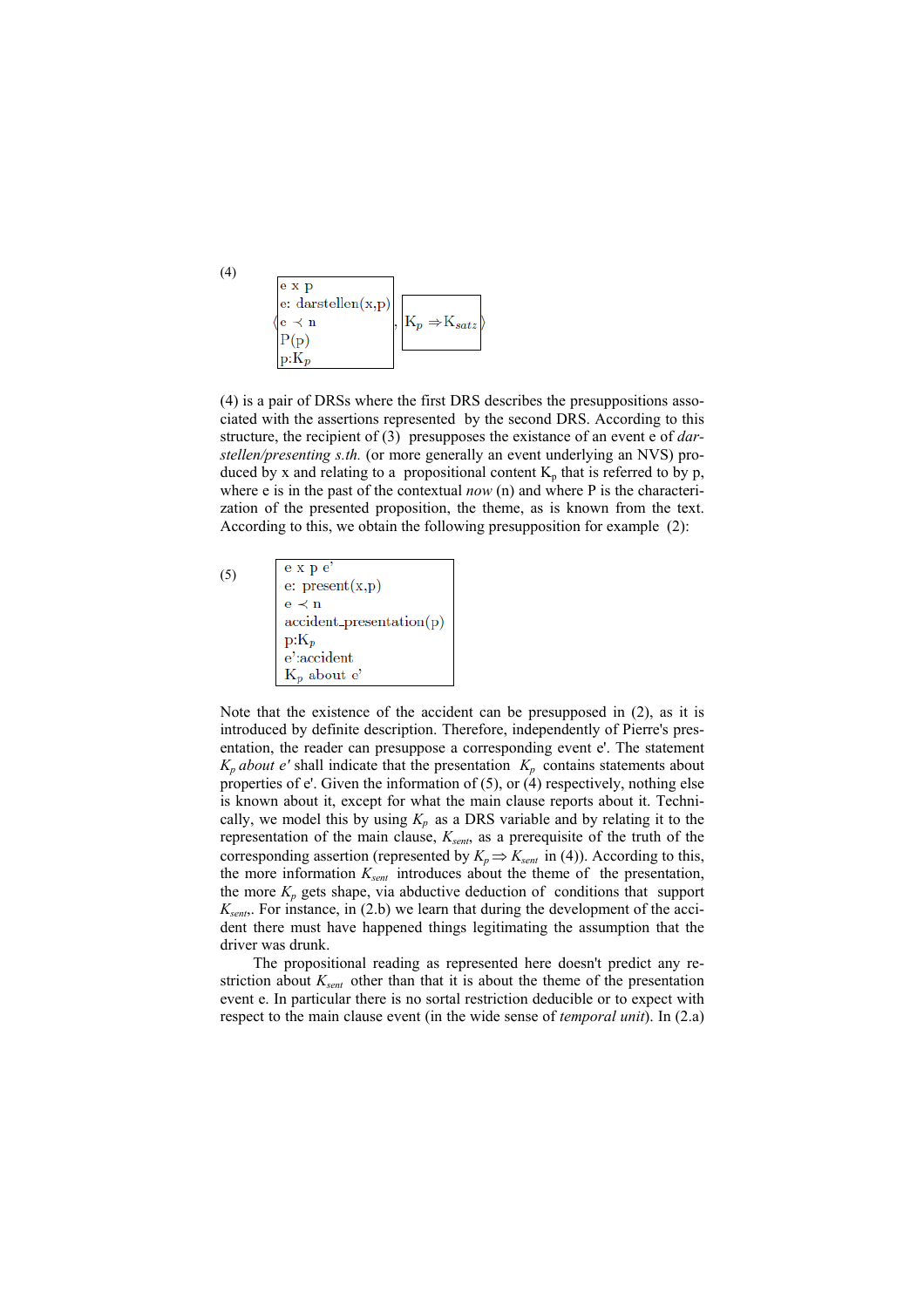it is a state, in (2.b) it is a specific state, a modal state. (6) presents further examples including events (in the narrow sense) and processes.

(6) Nach Pierre's Beschreibung

- According to/after Pierre's description
	- (i) der Ereignisse / (ii) des Sachverhalts / (iii) des Problems (i) of the incidents  $/$  (ii) the facts (iii) of the problem
- a) hatte Freddy Pia heimlich einen Zettel zugesteckt (e @ event) Freddy had slipped a piece of paper to Pia in secret
- b) hatte es gestern geregnet (e $(a)$  process) it had rained yesterday
- c) war die Frau gut ansprechbar (e @ state) the woman was satisfactorily responsive.
- $d$ ) war es möglich, dass Z ( $a$   $(a)$  prop) it was possible that Z

All combinations between (a)-(d) and (i) and (ii) are easily understandable in the sense of the propositional reading. (iii) exemplifies that the description of P (in the sense of the schematic representation (4)) has an important influence of what statements are acceptable in the main clause without hindering this reading or making it very unlikely: statements like (a) and (b) are relatively unexpected parts or consequences of a problem, they are quite natural parts or consequences of a series of incidents or some unspecified facts. However, the character of P doesn't show an impact on the Aktionsart of the main clause. In this respect, all possibilities are equally acceptable (or unacceptable). This means, the description of the theme P may restrict the acceptability of the propositional reading: the more it specifies  $K_p$  the more the topics of the main clause, represented by  $K_{sent}$ , are restricted, via the relation  $K_n \Rightarrow$  $K_{sent}$ . On the other hand, provided the topic of  $K_{sent}$  is acceptable, the characteristics of the described event in terms of Aktionsart and similar structural properties don't play a role.

#### 2.2. Temporal Reading

As said in the introduction, by temporal reading we mean that the preposition nach is interpreted as temporal relation and that the contribution of the PP consists of asserting that the event of the modified clause follows the event described by the internal argument of the PP, i.e. the nominalization. The corresponding sentence schema is as in (7). We represent it as in (8):

(7) Nach X's Darstellung (NVS) von P, SATZ After X's presentation (NVS) of P, CLAUSE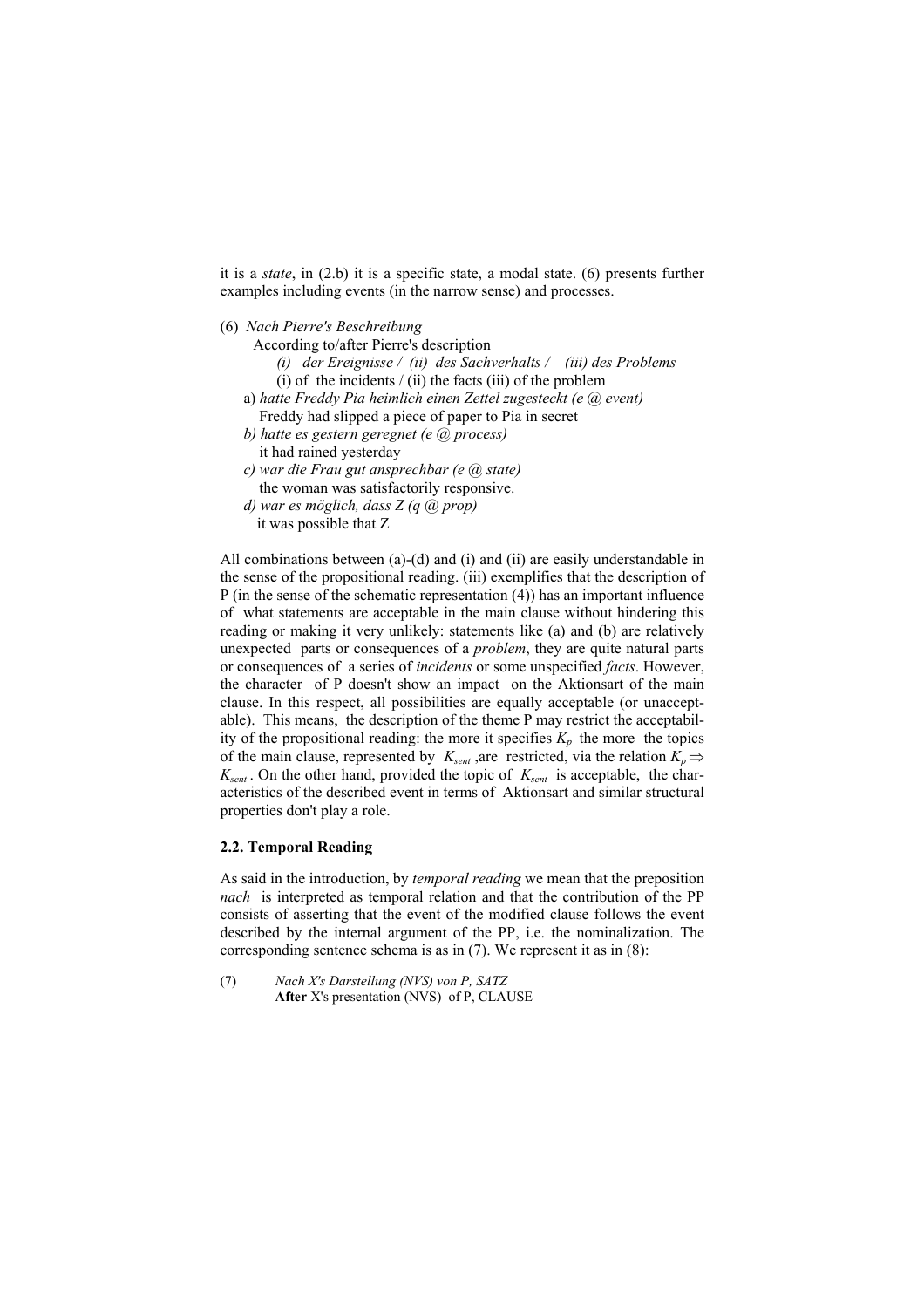

In contrast to  $(4)$ , the schema of  $(8)$  relates the events of the PP and the modified clause to each other, not the corresponding propositions and the type of relation is temporal, not a kind of logic condition.

The PP in  $(6.a)$  can easily be interpreted according to this schema., independently of the description of the theme  $((i)-(iii))$ , also  $(6,b)$ , but in a less obvious way. The temporal modification gestern/yesterday makes this interpretation a bit hard. If gestern is replaced by plötzlich/suddenly or some similar adverbial, it is much more prominent. In (6.3) it is very hard to get the temporal reading, with (6.4) it is no problem. What are the reasons for the differences?

If nach is interpreted as in (8), the event of the PP is taken as a reference event of the eventuality/temporal unit of the modified clause.where this eventuality is localized in an interval starting at the end of the event described by the PP. (We omitted the introduction of a corresponding interval t in (8), with *e starts t, e'*  $\subset$  *t*, for the sake of simplicity, and settled for the statement *e*  $\frac{1}{2}$  *e'* that can be concluded from this<sup>3</sup>).

This temporal modification schema obviously fits best with eventualities that have clear limits with respect to temporal extension, i.e. with events in the narrow sense (accomplishments and achievements). The corresponding regularity has often been observed (with respect to German for instance in [Bäuerle (1988), Eberle (1991), Herweg (1990)]). Part of this regularity is that processes and states are also acceptable however, provided they can be reinterpreted as events (by some regular meaning shift, to an inchoative reading for instance) $\frac{4}{1}$ , the more, the more the reinterpretation is conventional and therefore easy to obtain. For the process in (6.2) and the state in (6.4), inchoative reinterpretation is very natural: the corresponding state or process began after Pierre's describing something, in the case of (6.4) maybe because

(8)

 $\overline{a}$ 

<sup>&</sup>lt;sup>3</sup> It can be argued that in order to do justice to the semantics of tenses and to take into account a number of temporal discourse phenomena a detailed study cannot omit the introduction of such localization times (cf. [Kamp (1981b), Kamp and Rohrer (1983), Eberle (2004)]. However, the topic of the study here is not to present a detailed account of temporal relations in texts, but to contrast a specific temporal reading against another non-temporal reading.

<sup>4</sup> Compare [Eberle (1991), Egg and Herweg (1994)] for corresponding regularities in German.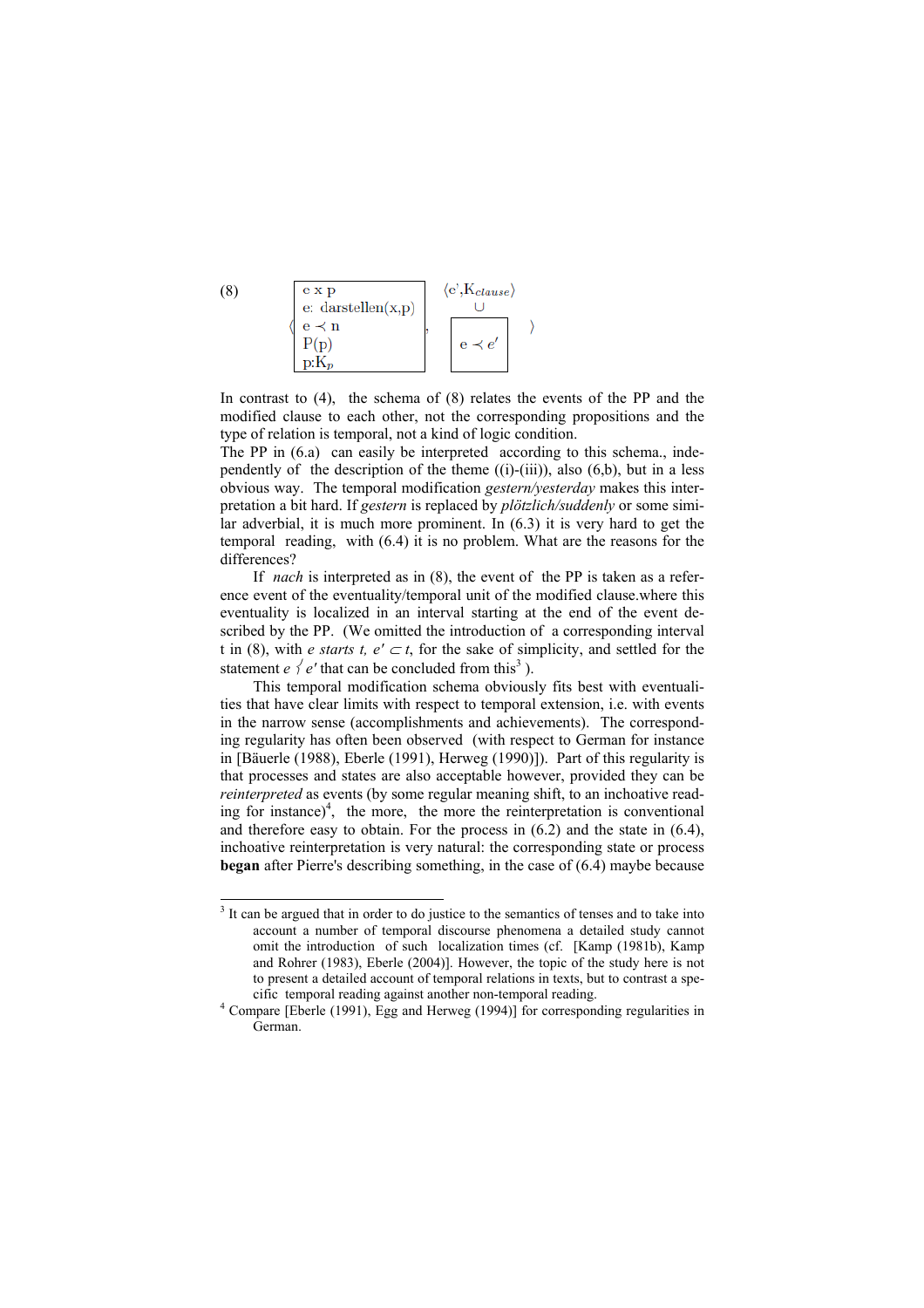the describing event is the cause of the state of the main clause, as the description may have provided new information to the hearers that made clear how Z could be the case or could be realized. (9) gives a representation of (6.2) (variant (ii)) under the assumption of this inchoative reinterpretation. According to the notation of [Eberle (1991)], it uses an Aktionsart operator begin that (in terms of type theory) maps event predicates onto event predicates (in the wide sense).



According to (9), gestern provides a location time to the main clause event e' as well as to the event of the PP. This is a possible interpretation, but not the only (temporal) one. We come back to this detail in section 3.3. The main clause event e', here, is an achievement built by reinterpretation via begin from the process type introduced by regnen. With regard to (6.3) this type of interpretation is not likely. On the one hand, being satisfactorily responsive is not a type of state that starts out of the blue. Different from regnen, a normal, unmarked text should legitimate a corresponding inchoative reinterpretation by presenting reasons explaining why the state started right now, and there is no such explanation in (6.3). Other regular types of reinterpretation, for instance the perspective of perceiving a process not as ongoing but as a closed, temporally limited entity (as often triggered by accompanying adverbials of duration) seem to be out for similar reasons: compare the corresponding Nach Pierres Beschreibung des Sachverhalts war die Frau minutenlang ansprechbar (.. the woman was responsive for minutes) where it is unclear why Pierre's utterance should have an impact on the state of responsivity of some woman in question. Note that we do not argiue that this reading is unacceptable. We only mean that the normal case of the temporal schema (8) is the one where the main clause eventuality e' is an event in the narrow sense and that in case where the main clause doesn't meet this precondition, it depends on how natural some reinterpretation is against the background of the information provided by the context, whether this reading is acceptable or not. In (6.3), the sentence taken in isolation doesn't provide sufficient information in this respect. In (6.2), there is no need for corresponding additional information besides the knowledge that author and recipient share about weather conditions and how we usually present them in texts. (6.4) is like (6.2) in this respect. Author and recipient know that being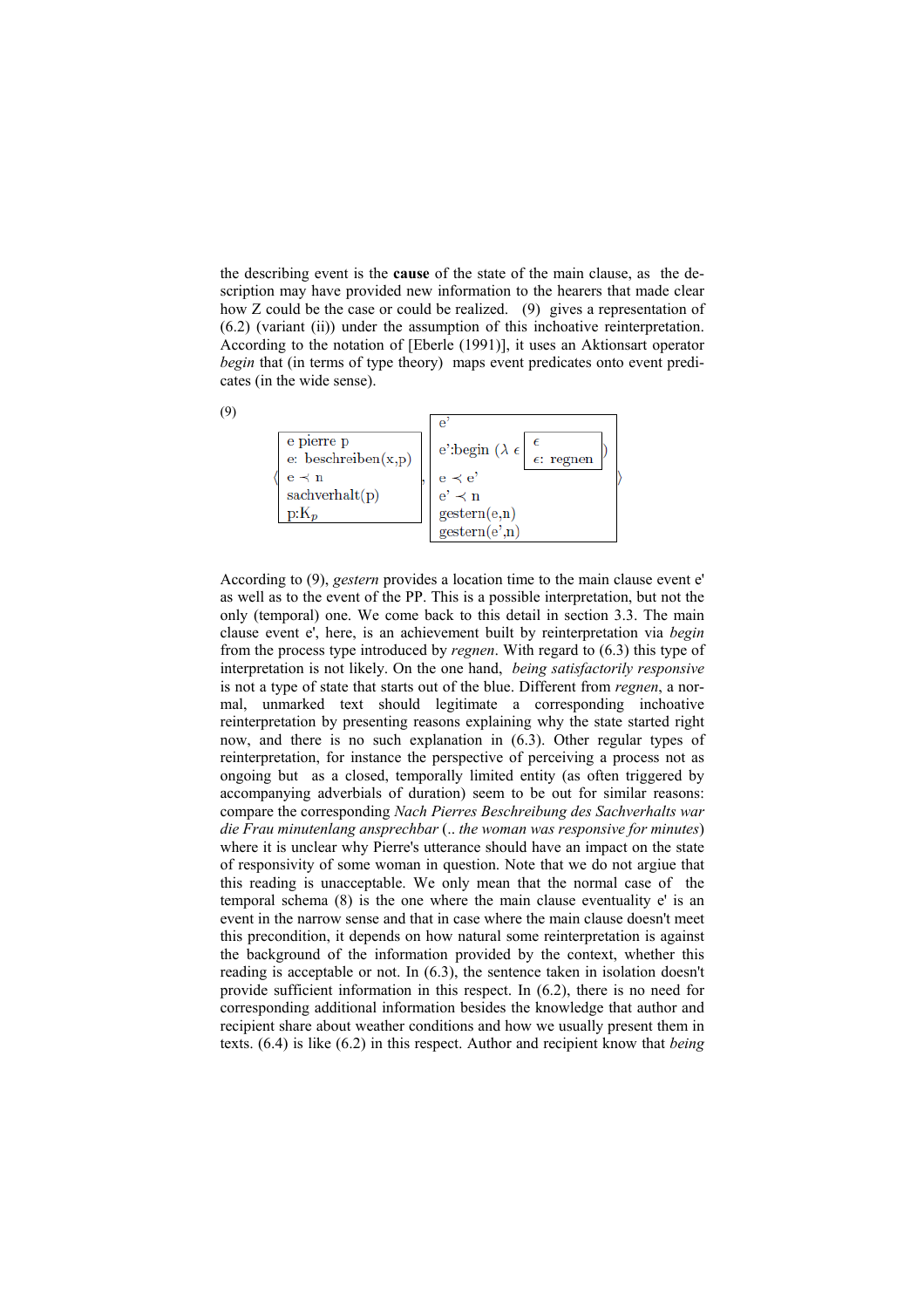(6.2) in this respect. Author and recipient know that being possible is, or can be, a logical (modal) attitude where such attitudes are often presented in texts as consequences of some previous actions. This explains why the temporal reading of (6.4) proves the same effortless acceptability as (6.2).

#### 3. Indicators of the temporal and of the propositional reading

Generally, disambiguation is a hard poblem. Besides linguistic knowledge, well-founded decisions typically presuppose broad coverage of world knowledge. This is a principal problem. Even when restricting to specific phenomena, as in the study which is reported here, if not in principal, there is a problem of cost. In order to cover all types of occurrences, mostly a fine-grained semantic analysis of the context is needed and must be backed by a detailed data base of suitable world knowledge. Often this is not tractable. Therefore we suggest to abstain from aiming at complete and reliable disambiguation and to settle for only approximating the readings which are contextually most likely or appropriate, by finding and optimizing a tradeoff between cost and reliability of the suggested interpretation. In the framework of the reported project such approximations are used in order to test hypotheses about regularities of nominalization against relatively large corpora (like DeWaC), other applications are Machine Translation or text classification.

The type of approximation that we suggest here is similar in some respects to so called light-weighted semantics (cf. [Marek (2009) for a recent approach). The approximation bases upon shallow semantic representation of the text and sparse semantic knowledge which consists of semantic knowledge from the syntax-semantics interface only: in particular it uses knowledge about the semantic classification of lexemes, relations between the corresponding semantic types (subsumption hierarchy) and knowledge about semantic selectional restrictions. Details of the corresponding technical analysis and of the evaluation setting are given in the next section. Here, we concentrate on the identification of context partners of the nominalizations considered that give indications about which reading is more appropriate in the given context against the background of the semantic knowledge available and the characteristics of the adversative readings as can be derived from the representation schemes that we developed in the last section.

Provided semantic background knowledge as described, there are two types of indicators: contextual elements that clearly disambiguate the contribution of the PP via precise selectional restrictions and others that only give hints about which reading should be preferred. We call the first class of indicators hard criteria, the second soft criteria.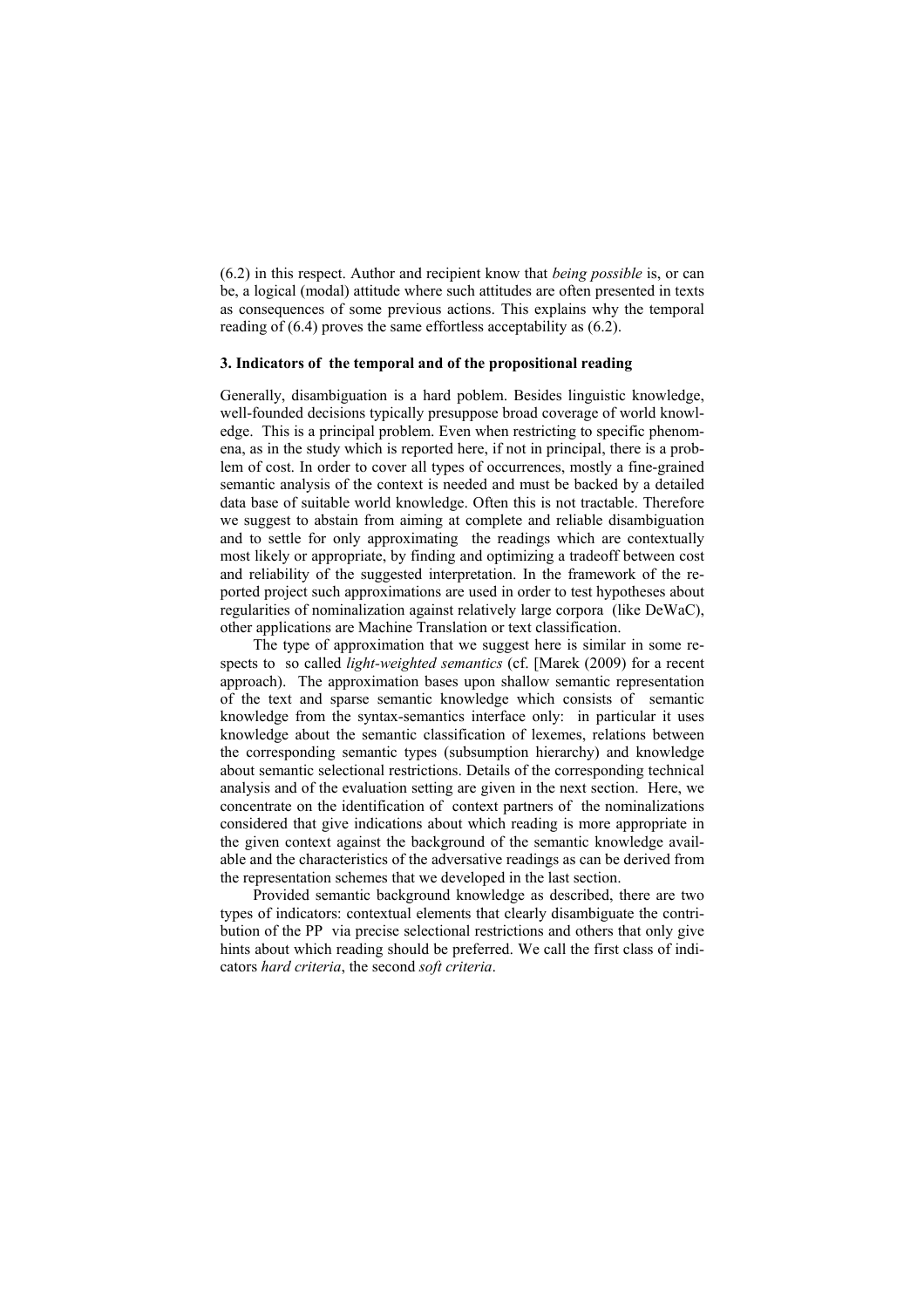#### 3.1. 'Hard' criteria: Selectional restrictions

When analysing the different readings of the considered type of PP in the last section, we implicitely assumed that the temporal interpretation of *nach* cooccurs with the reading of NVS as event -- and correspondingly with respect to the conditional reading of the preposition and the proposition reading of the nominalization. If this is true, candidates for 'hard' indicators are, of course, the modifiers of the nominalization, but also the modifiers of the preposition (or of the PP as a whole). Both types of elements may definitely disambiguate their argument via a corresponding precise semantic selection constraint and, by this, indirectly, the second ambiguous element too. Compare the examples of  $(10)$  – which are taken from DeWaC -- for this:

## (10)

a) . . . . oder legt er diese nach erfolgter Meldung aus von ihm zu vertretenden Gründen nicht ab, so gilt die Wiederholungsprüfung als abgelegt und nicht bestanden.

...otherwise if, the announcement having been carried out, he doesn't pass the retake for reasons he is responsible of, then this retake is regarded to be taken and not passed.

b) Bei der Anfahrt zum Besteller darf der Fahrpreisanzeiger erst nach Meldung des Fahrers beim Besteller eingeschaltet werden. When driving to the customer, the fare schedule must be turned on only after announcing the driver to the customer

c) Sollten Sie . . . einverstanden sein, haben Sie das Recht, der Änderung innerhalb eines Monats nach Mitteilung zu widersprechen. If you agree you obtain the right to object to the change during a month after announcement.

In (10.a) the participle erfolgt/carried out (made) disambiguates Meldung/announcement via adjectival modification, where it inherits its disambiguating force from the underlying verb erfolgen which presupposes a direct object which is of type temporal. As a consequence of this, *nach* is to be read as temporal relation and the entire PP according to (8). In (10.b), the focus adverb erst applies to the preposition (or to be precise, relates the pair 〈PP,main clause〉 to a range of corresponding alternatives). It applies to temporal entities only. So, here, the preposition is disambiguated first and the disambiguation of the nominalization follows as a consequence. (10.c) is similar to (10.b): *innerhalb eines Monats/during a month* presupposes a temporal argument.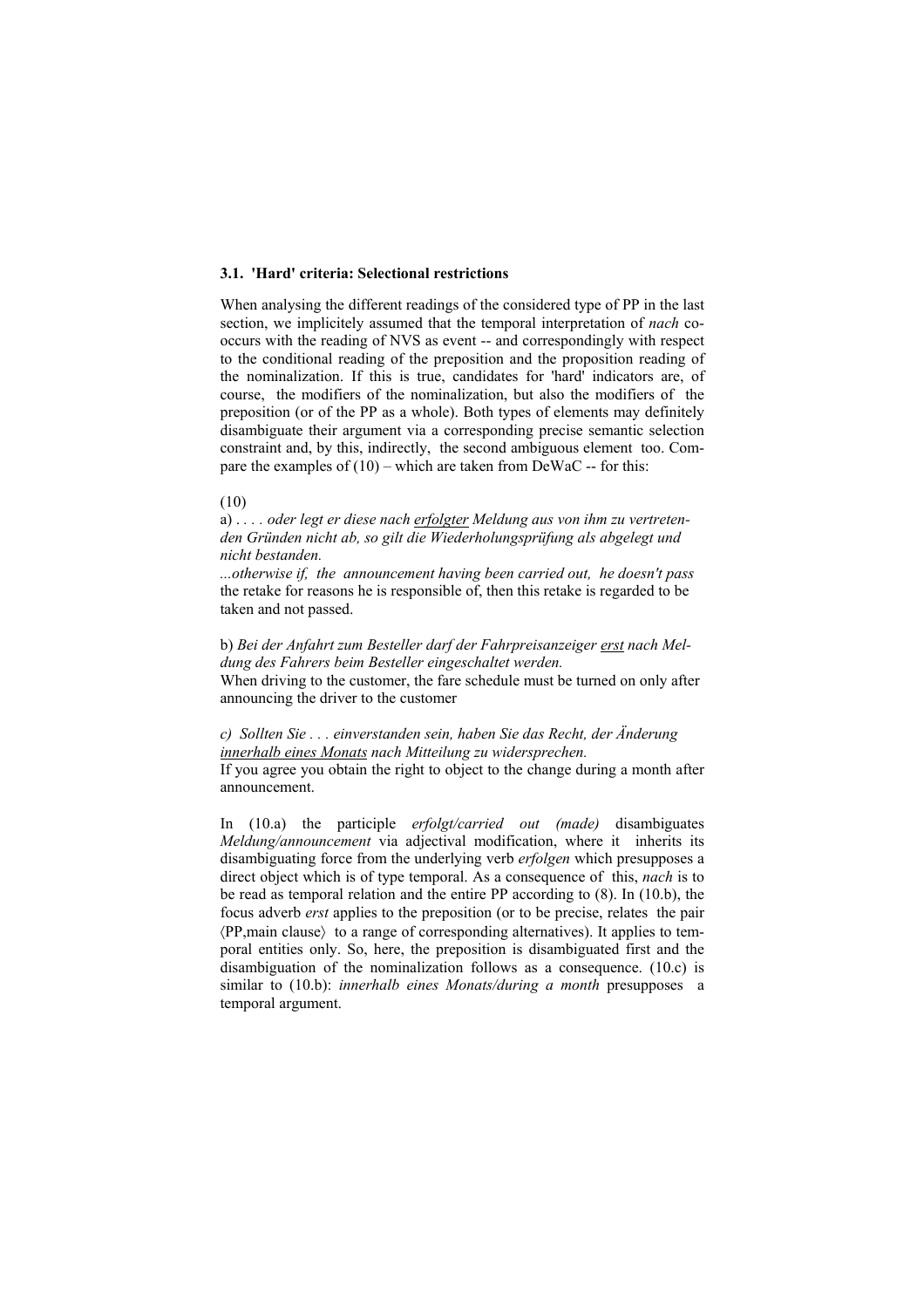With regard to automatic extraction and sortal evaluation of references in corpora, this means that all instances of P- (or PP-)modifiers and of Nmodifiers must be classified in this respect (as a 'hard' indicator for the one or the other reading or as being unspecific in this respect), in order to being able to undertake frequency analyses about the considered readings and for identifying interesting occurrences. In connection with the considered phenomena an interesting reference is for instance a sentence with P- and N-modifier that predict a sortal conflict (instances of so called semantic paradoxes, cf. [Brandtner and von Heusinger]). An example is (11):

#### (11) (?) Erst nach vorliegender Meldung zur Prüfung, darf an der Klausur teilgenommen werden

The test may be written, only after present notification for examination

Most paradoxal sentences that we found in DeWaC are similar to (11): When looking carefully at it, the sentence is incorrect. However it appears to be acceptable as it is intuitively perceived as a shortening of a longer, correct sentence (which, here, would be something like: Erst nachdem die Meldung.. vorliegt... / only after the notification is presented...). According to our findings such conflicting cases (as can be extracted with the means at hand) are seldom.

#### 3.2. 'Soft' criteria: Conventions connected to the use of PPs with nach and NVS

By 'soft' criteria we mean contextual elements which give hints about what reading seems to be preferred or unlikely. In section 2, we mentioned Aktionsart as a first example of a corresponding criterion: From the differences between the reading schemes (4) and (8) we derived. that the more effort has to be invested to interpret the main clause eventuality as an event, the more the temporal reading of the PP seems unlikely. In order to weight 'likelyhood' or 'accepatbility' in this sense, we use a range of preference values from  $-3$  to  $+3$ , in turn standing for intuitive assessments like *nearly impossible*, (very) unlikely, not favoured, neutral, favoured, (very) likely, nearly sure.

Criterion Reading Eventuality of the modified clause Aktionsart Event Process State 'historical' 'stage level',.. State 'nonhistorical' modal... temporal  $+1$  0 0  $-2$ proposi-  $\begin{vmatrix} 0 & 0 \\ 0 & +1 \end{vmatrix}$  +2

Using this range, we define the Aktionsart criterion as follows: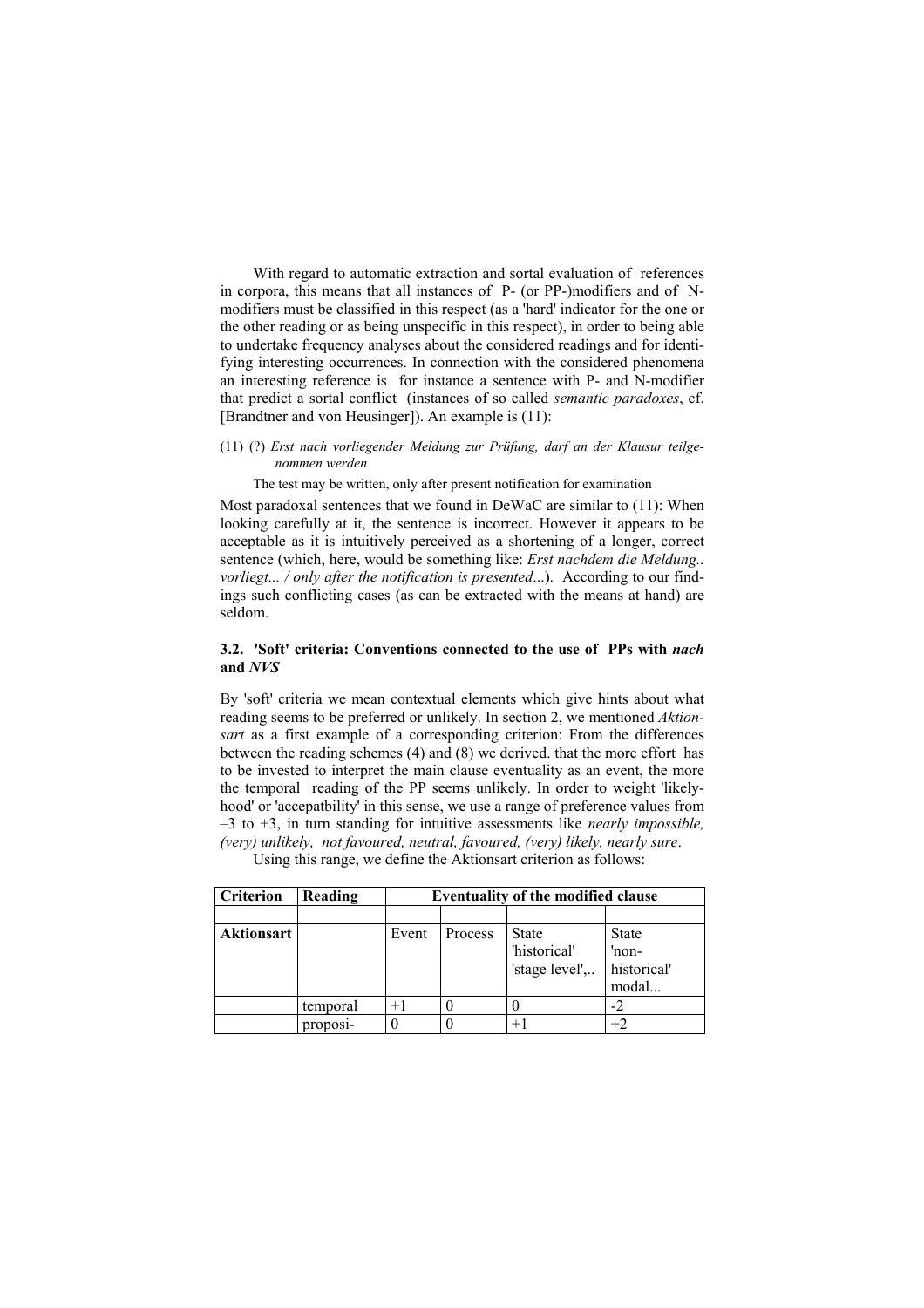According to this, we slightly prefer the temporal reading if the eventuality of the modified clause is an event, we slightly prefer the propositional reading in the presence of states like being windy, dry, hungry , we strongly prefer the propositional reading in the presence of states like being possible that, being unlikely that, not being the case that. We call the first class historical states (subsuming stage-level predications and other states that can be assumed to be 'short' in a sense), and the second class *non-historical states* (subsuming modals and exclusions of events etc., i.e. states that can be expected to be long lasting).

We currently use and evaluate 8 criterions in total, next to the Aktionsart criterion these are the following

- temporal modification
- spatial modification
- tense
- determination
- theme
- agent
- frame

As Aktionsart, the first three criteria relate to the modified clause: they evaluate the existence or non-existence of (additional) temporal or spatial modifications and the tense of the modified eventuality. The criteria determination, theme and agent relate to the nominalization and evaluate the type of determination and the existence or non-existence of a theme or an agent and properties of such roles. The criterion frame evaluates the semantic relation between the event types introduced by the internal argument of the PP and the modified clause. All criteria are derived from the differences between the two interpretation schemes (4) and (8) and from default regularities that seem to be connected to them when used according to convention. There are many other criteria that could be extracted from the considered differences. However, as we want to approximate correct disambiguations automatically, only such hints can be considered that can be found and evaluated by an analysis system that is informed in the limits of what we described in the beginning of this section (i.e. type and selection knowledge from the syntax-semantics interface).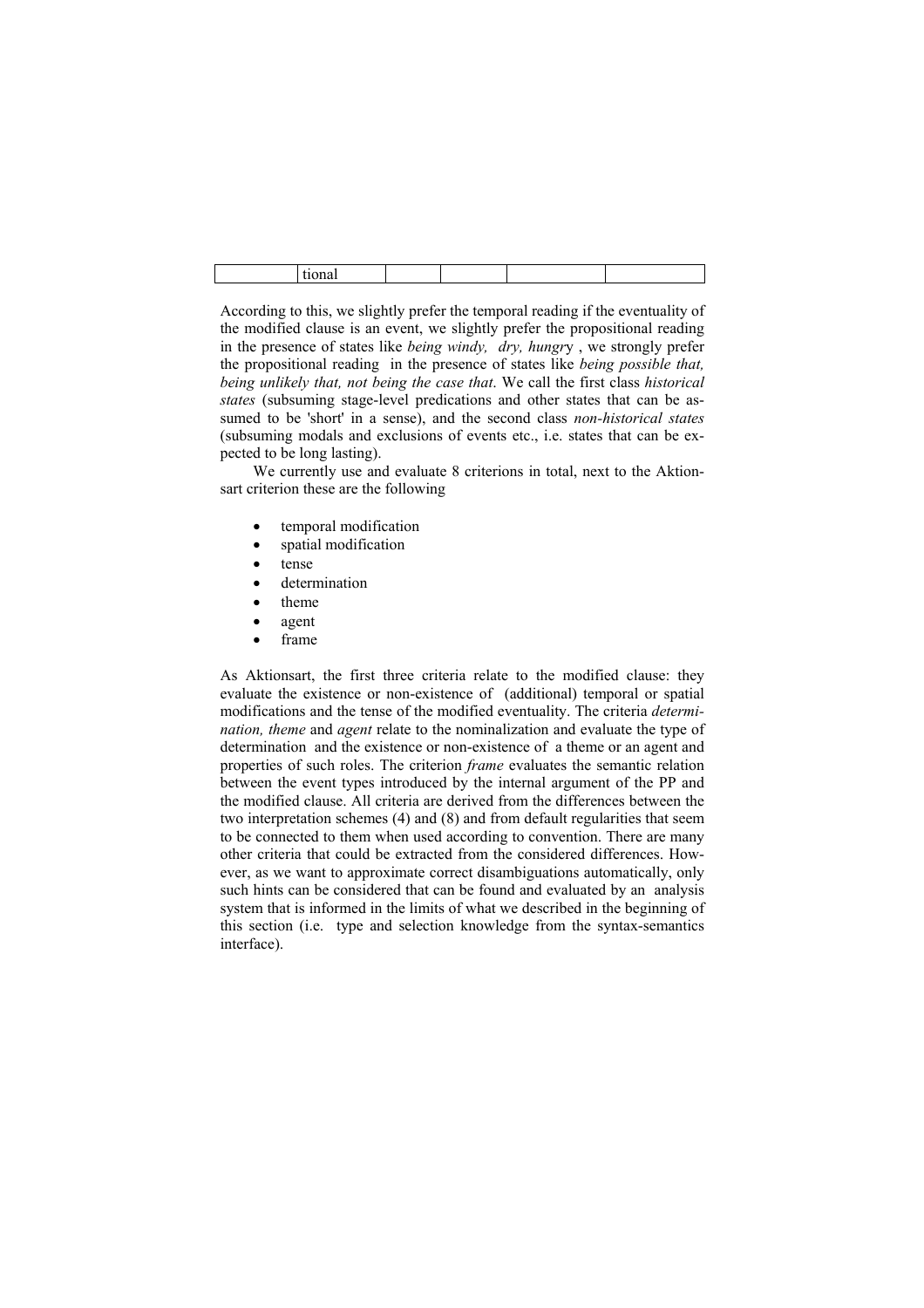In the following we illustrate two further criteria from this list. We give a sketchy presentation of the remaining criteria at the end of this section.<sup>5</sup>

## 3.3. Criteria relating to the modified clause: additional temporal modification

According to the temporal reading, the PP introduces a reference time t for the event of the modified clause. Assertion of a second refernce time t' would be surprising therefore, unless it contributes a specification of the first. The problem here is to decide whether this is the case or not. (12) gives some motivating examples.

(12)

(a) Nach Pierre's Ausführungen, am Mittwoch, sprach Pia mit Claude.

After/according to Pierre's exposition – Wednesday - Pia talked to Claude.

(b) Nach Pierre's Ausführungen sprach Pia mit Claude am Mittwoch.

After/according to Pierre's exposition –Pia talked to Claude - Wednesday.

 (c) Am Mittwoch sprach Pia mit Claude nach Pierre's Ausführungen. Wednesday - Pia talked to Claud - after/according to Pierre's exposition.

In (12.a ) the supplementary PP am Mittwoch ist part of the Vorfeld as well als the PP with nach. This means that the two PPs must specify one single modification, i.e. am Mittwoch must be interpreted as apposition of the first PP. Therefore t and t' specify a single reference time t'' (where t and t'' are subintervals of t' and t precedes t''). Here, the supplementary modification disambiguates the contribution of the PP with *nach*. This is similar to (10c) – with respect to the semantic result, not with respect to syntactic composition. In (12.b) and (12.c) the PPs are separate and appear in different order. Here, it depends on whether the recipient is ready to accept the contributions as incremental specification of a unique reference time t'' where disambiguation is guided (weighted) by the conventions about scope order and resolution of temporal reference (in absence of prosodic information that could specify acceptability further). According to such conventions, in (12.b) it is more likely that the two PPs cooperate in specifying a joint reference time t'' than in (12.c). But in both examples it is not sure. (12.b) is structurally identical to (6.b). In section 2.2. we pointed out that the relatively unlikely temporal reading of (6.b) is significantly improved if the additional PP introduces some shorter reference time (for example plötzlich/suddenly, but also

<sup>&</sup>lt;sup>5</sup> A more complete description is currently compiled and remains to be published in a more comprehensive format.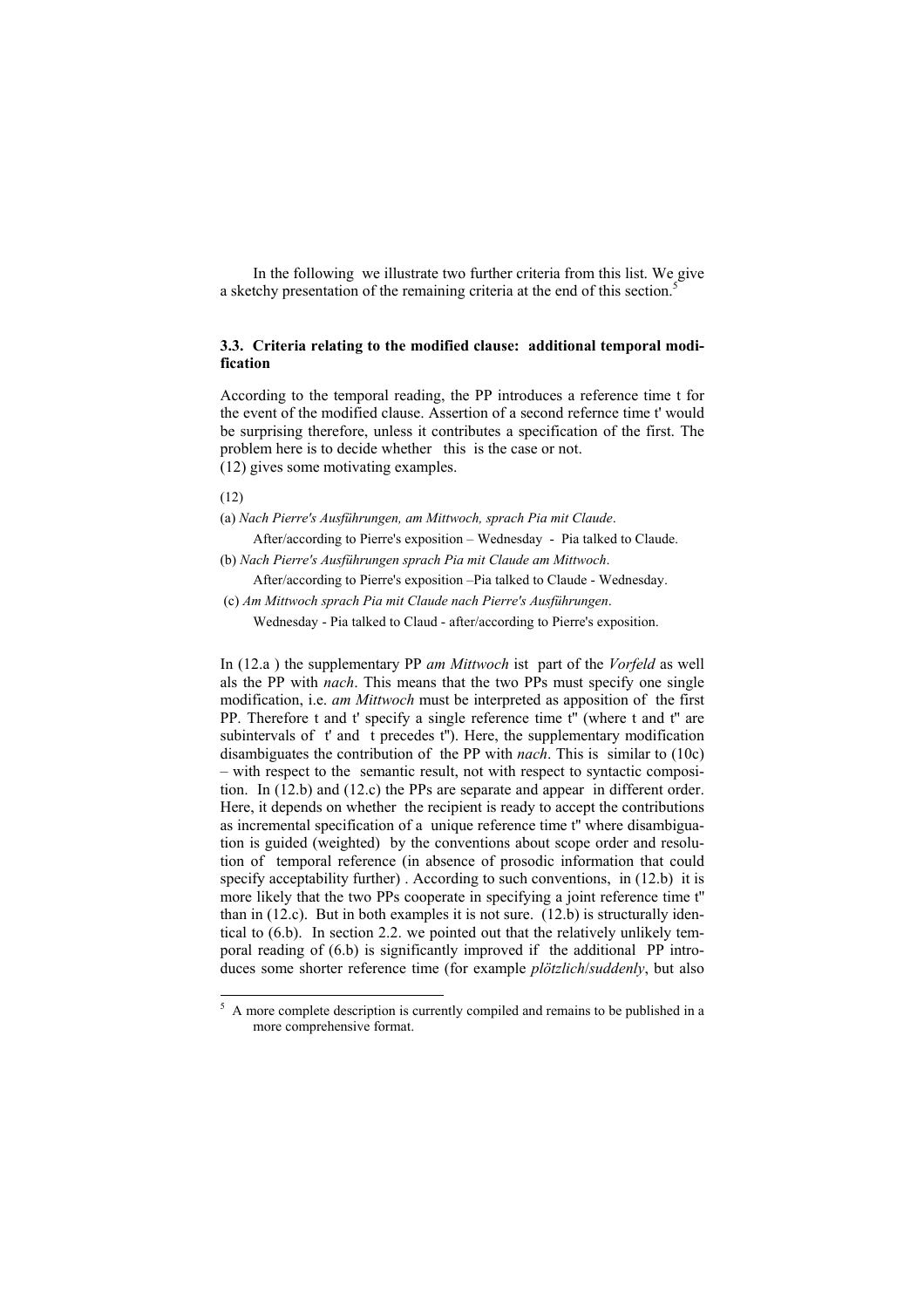um 3 Uhr/at 3 o'clock etc.) than a day. This means that next to the position in surface structure - which gives hints about scope and (anaphoric) reference – the quality of the introduced times is relevant as this provides information about how easily they combine and define a joint reference interval. In order to evaluate constraints and preferences in this respect, a (minimal) prerequisite is a fine-grained classifications of temporal units. As we lack such information at present we abstain from an ambitious formulation of a temporal reference criterion and specify the criterion as in the following, where separate means that the two PPs do not appear in neighboring position.

| <b>Criterion</b>      | Reading       | <b>Modified clause</b><br>separate reference time |    |
|-----------------------|---------------|---------------------------------------------------|----|
|                       |               | ves                                               | no |
| temporal modification |               |                                                   |    |
|                       | temporal      |                                                   |    |
|                       | propositional |                                                   |    |

. Currently, we expose the criteria to corpus tests and use the results on the one hand to detail the definitions of the criteria and to adjust their significance (in terms of weights, compare section 4) on the other. As said in the beginning, detailing is guided by finding an optimal compromise between cost and disambiguation quality. We shortly sketch the other criteria relating to the modified clause in section 3.5.

## 3.4. Criteria relating to the nominalization (NVS): theme

According to our representation scheme (8), the propositional reading means that the modified VP specifies the theme of the announcing event introduced by the internal argument of the PP with nach. We already said that the more the PP itself provides information about this theme (and, by this, details  $K_p$ ), the more the possibilities to add suitable information by the VP are restricted, as the VP information  $(K_{sent})$  must accept  $K_p$  as a reasonable abductive justification. As it is hard to decide under which circumstances corresponding constraints are violated on the basis of the spare (lightweight) semantic information available, we model the theme criterion as corase grained as the reference time criterion: we assume that the temporal reading is preferred if the PP provides a theme for NVS, unless the description of the theme is very high level and informs about the type of the theme only, but not about details of it. We define as follows:

| Criterion | Reading | <b>Nominalization</b> |
|-----------|---------|-----------------------|
|           |         | 'substantial' theme   |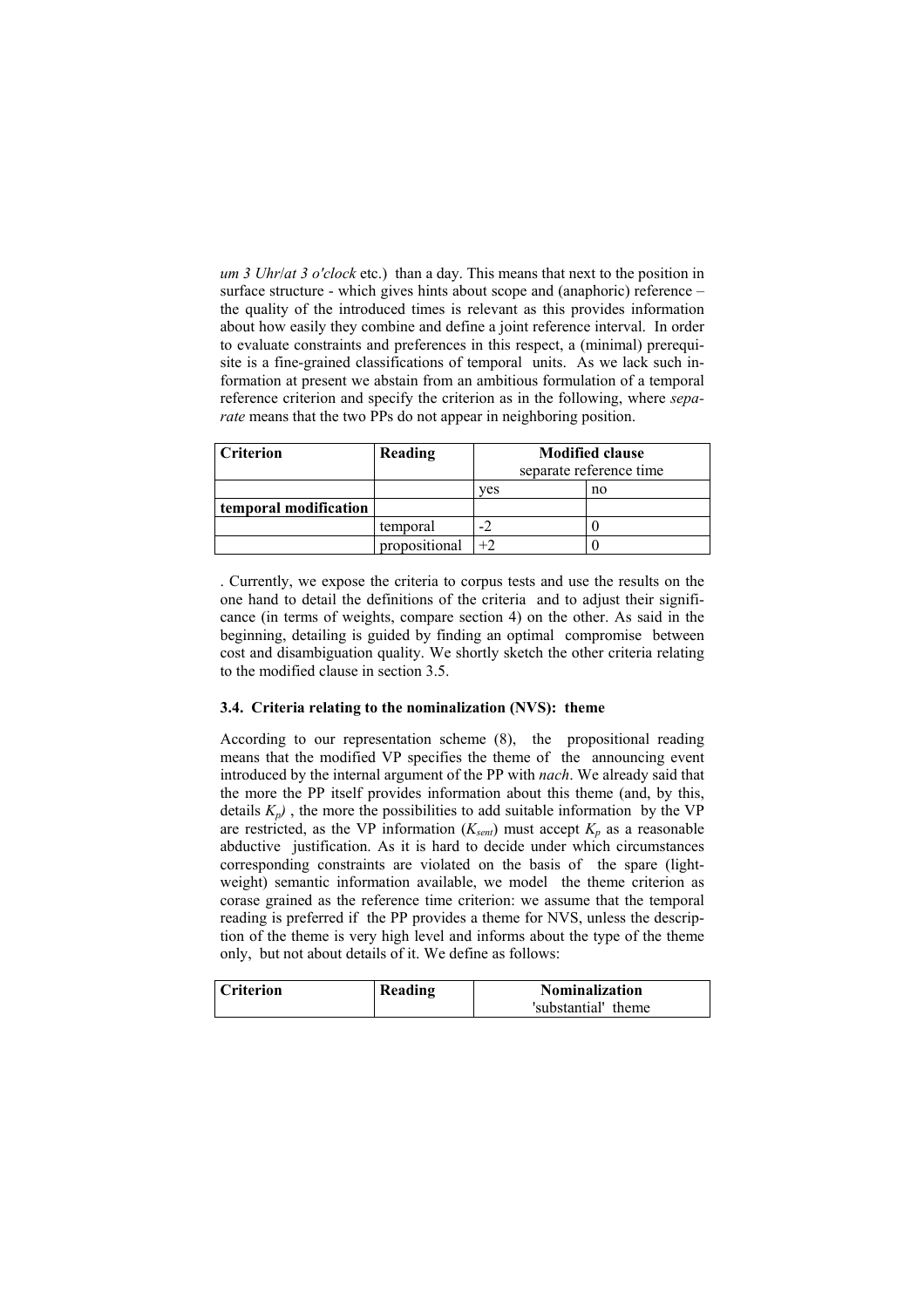|       |               | yes  | no |
|-------|---------------|------|----|
| theme |               |      |    |
|       | temporal      | ∸    |    |
|       | propositional | $-2$ |    |

Technically, 'substantial' theme is interpreted as the class of all genitive attributes and PPs with von that, (a), modify NVS (or possibly modify NVS, compare the next section for this ) and that, (b), can be identified as specifying theme (by their semantic type) and that, (c), are more specific than the types of the upper structure of the type proposition (i.e. that are more specific than Ereignisse/Sachverhalt/Problem /incidents/ facts /problem etc.). Though semantically superficial, the criterion seems to model sufficiently well human disambiguation conventions. Compare the follwing example (13) from DeWaC which clearly favors the temporal reading:

(13) Eine anderweitige zumutbare Ersatzmöglichkeit für die Kläger besteht auch nicht in der Geltendmachung von Ansprüchen gemäß §. . . nach Erklärung eines Widerrufs ihrer auf Abschluß der Darlehensverträge gerichteten Willenserklärungen (§1 Abs. 1 Haustür-WG).

> Also the assertion of claims in accordance with §.. is not another reasonable possibility of replacement for the plaintiffs after the declaration of (after having declared) a revocation of their declaratons in favor of the conclusion of the loan contracts (..).

#### 3.5. Other soft criteria

Currently we use and test five additional criteria: tense, spatial modification , determination, agent and frame. The first two criteria relate to the modified VP, where tense takes up regularities of using tense forms in narratives, similar to the Aktionsart criterion whereas spatial modification closely follows the argumentation of temporal modification about the effects of additional reference information. Determination and agent relate to NVS. They take into account the observation that bare singular and bare plural NPs are less suited to precisely identify reference objects – and therefore tend to favor propositional interpretations. Also as it seems, 'public' agents favor propositional interpretations. By 'public agent' we mean institutions and charactrizations of persons that make us expect that announcement of information is an important feature of their social role. Examples are Pressesprecher/press agent, Minister/minister, Rechtsanwalt/lawyer etc. The criterion frame tries to exploit frame knowledge or script knowledge (in the sense of [Hanks and McDermott(1986)]) or qualia knowledge (in the sense of [Pustejovsky(1995)]) in order to determine whether NVS and VP may be interpreted as neighboring events in a story (following the plot of the frame, script, qualia structure) in a natural way . As with the other criteria, also here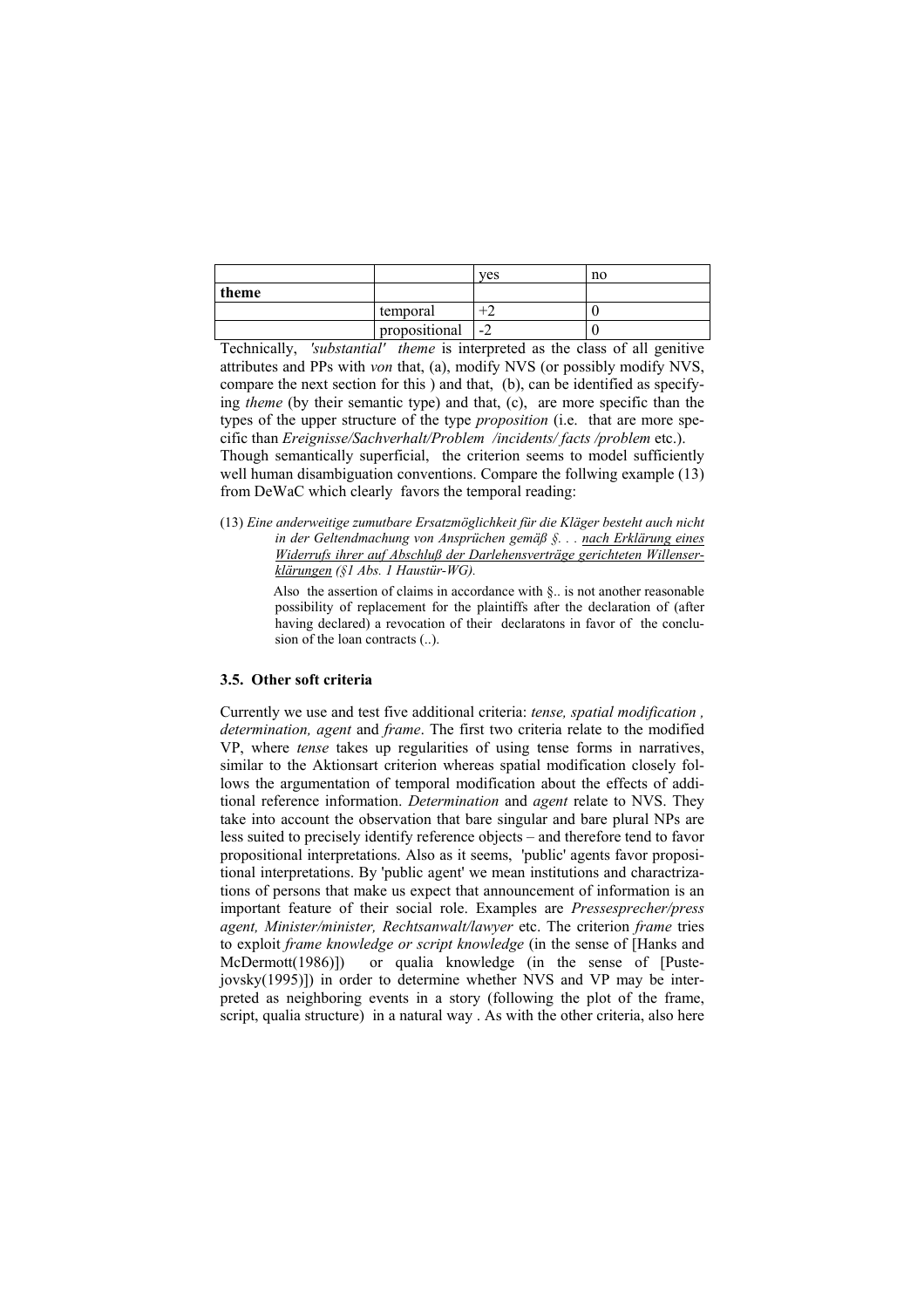the modeling must be coarse grained and must restrict itself to the knowledge available. At present, this means that we assume NVS and VP to be neighbors in a frame (and therefore favoring the temporal interpretation) if they share semantic type information to some extent. Loosely speaking, we prefer the temporal reading if VP is based upon a verb of saying also. Without going further into details here, we list the relevant coordinates of the sketched criteria as follows:

| <b>Criterion</b>     | Reading       |                                       |      |                        |                    |
|----------------------|---------------|---------------------------------------|------|------------------------|--------------------|
|                      |               |                                       |      |                        |                    |
| tense                |               | <b>Modified clause</b>                |      |                        |                    |
|                      |               | present tense                         |      | other tense level      |                    |
|                      |               |                                       |      |                        |                    |
|                      | temporal      | $-1$                                  |      | $+1$                   |                    |
|                      | propositional | $+1$                                  |      | $-1$                   |                    |
|                      |               |                                       |      |                        |                    |
| spatial modification |               |                                       |      | <b>Modified clause</b> |                    |
|                      |               | reference loc.                        |      | no spatial mod.        |                    |
|                      |               |                                       |      |                        |                    |
|                      | temporal      | $-1$                                  |      | $\boldsymbol{0}$       |                    |
|                      | propositional | $+1$                                  |      | $\theta$               |                    |
|                      |               |                                       |      |                        |                    |
| determination        |               |                                       |      | Nominalization         |                    |
|                      |               | no                                    | weak |                        | other              |
|                      |               | determiner                            |      | quantifier             |                    |
|                      |               |                                       |      |                        |                    |
|                      | temporal      | $-2$                                  | $-1$ |                        | $\theta$           |
|                      | propositional | $+2$                                  | $+1$ |                        | $\overline{0}$     |
|                      |               |                                       |      |                        |                    |
| agent                |               | Nominalization                        |      |                        |                    |
|                      |               | 'public' agent                        |      | no such agent          |                    |
|                      |               |                                       |      |                        |                    |
|                      | temporal      | $-1$                                  |      | $\boldsymbol{0}$       |                    |
|                      | propositional | $+1$                                  |      | $\overline{0}$         |                    |
|                      |               |                                       |      |                        |                    |
| frame                |               | <b>Nominalization/Modified clause</b> |      |                        |                    |
|                      |               | Similar e Type                        |      |                        | no such similarity |
|                      | temporal      | $+1$                                  |      | $\boldsymbol{0}$       |                    |
|                      | propositional | $-1$                                  |      | $\mathbf{0}$           |                    |
|                      |               |                                       |      |                        |                    |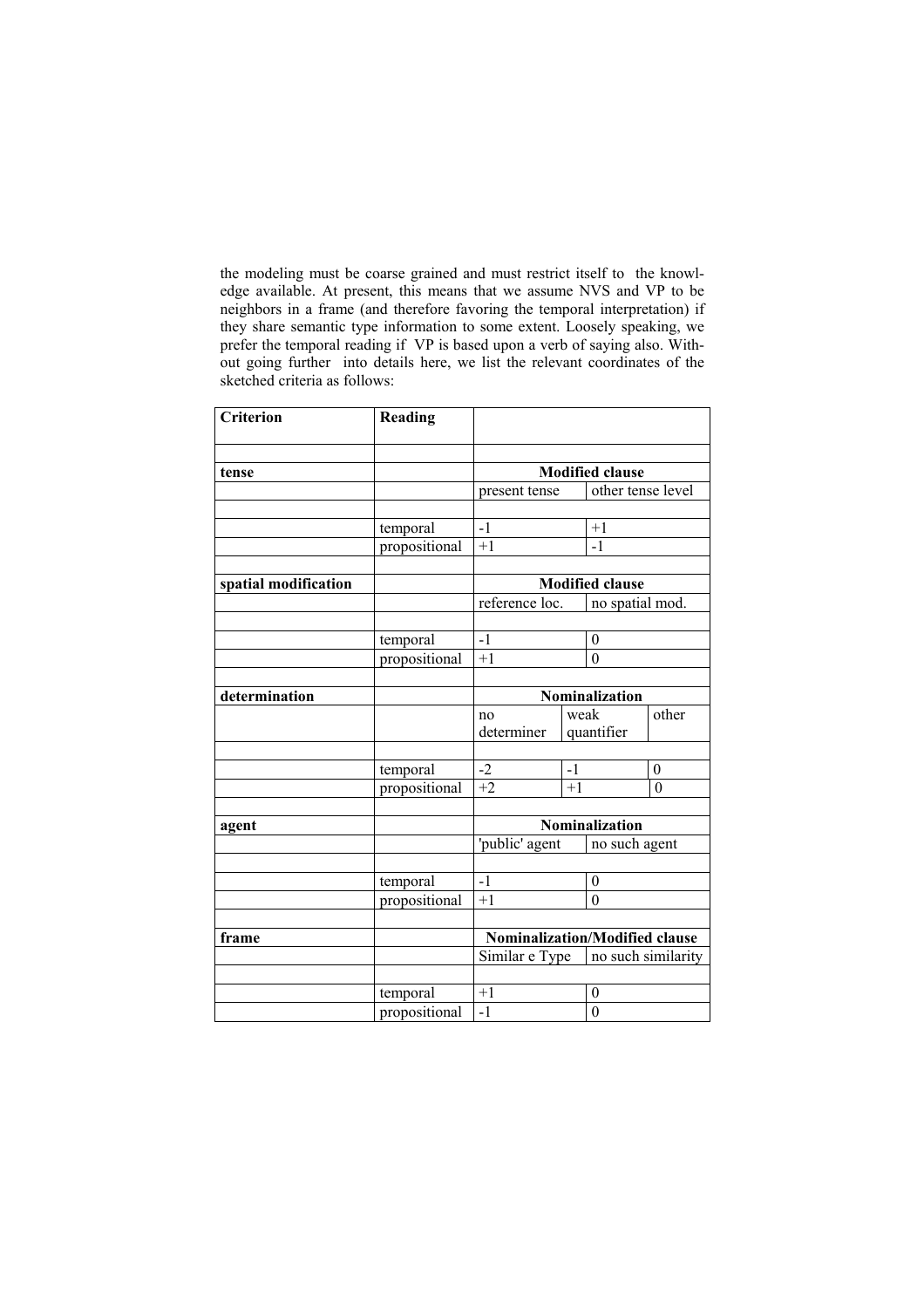#### 4. Identifying and testing indicators in Corpus

Currently, the identified indicators are tested in a corpus study and their significance and weight is evaluated. For this purpose, we use a coprpus tool that assigns flat underspecified discourse representation structures (FUDRSs, cf. [Eberle 2004]) to sentences<sup>6</sup>. It bases upon the Lingenio research prototype for the analysis of German [Lingenio (2009)]. Advantages of using this tool are the following: (1) As developed from software that underlies a commercial software system (the machine translation system translate, cf. http://www.lingenio.de/English/Products/translationsoftware.htm), the coverage of the system with respect to lexicon, syntactic phenomena, semantic typing is very large. (2) Analysing sentences into (encodings of) FUDRSs avoids unmotivated lexical and structural disambiguation as far as possible. With respect to the phenomena considered in this study, this means that (forced) disambiguation is restricted to the local representations that include the considered PPs and VPs – and is carried out only partially and only as far as is required by the specific task: When using the system for extracting possible indicators of the criteria considered above (for further lexical detailing), analysis cautiously avoids unmotivated choices in order not to erroneously rule out a context partner as a possible modifier of the considered subrepresentations and therefore as a possible indicator. When evaluating the relevance of specific readings or when trying to find sentences with marked uses of elements (like the paradoxal sentences, illustrated by (11)), it does such choices as far as is needed and reports about the interpretational consequences.

(15) shows the output of the system when applied to sentence (14) under the following modes:

(i) Show underspecified representation.

(ii) Compute possible sortal readings of the  $-\mu ng$  nominalizations of the sentence.

(iii) Extract possible modifiers and selectors of the nominalizations:

- (14) Beweisstücke müssen nach Bekanntmachung der Staatsanwaltschaft vorgelegt werden.
	- (a) Pieces of evidence must be presented to the prosecuting attorney's office after announcement.

 6 The corresponding theory, FUDRT, is a modification and extension of UDRT ([Reyle (1993)] that next to scope ambiguities takes into account lexical and several types of functional ambiguity also.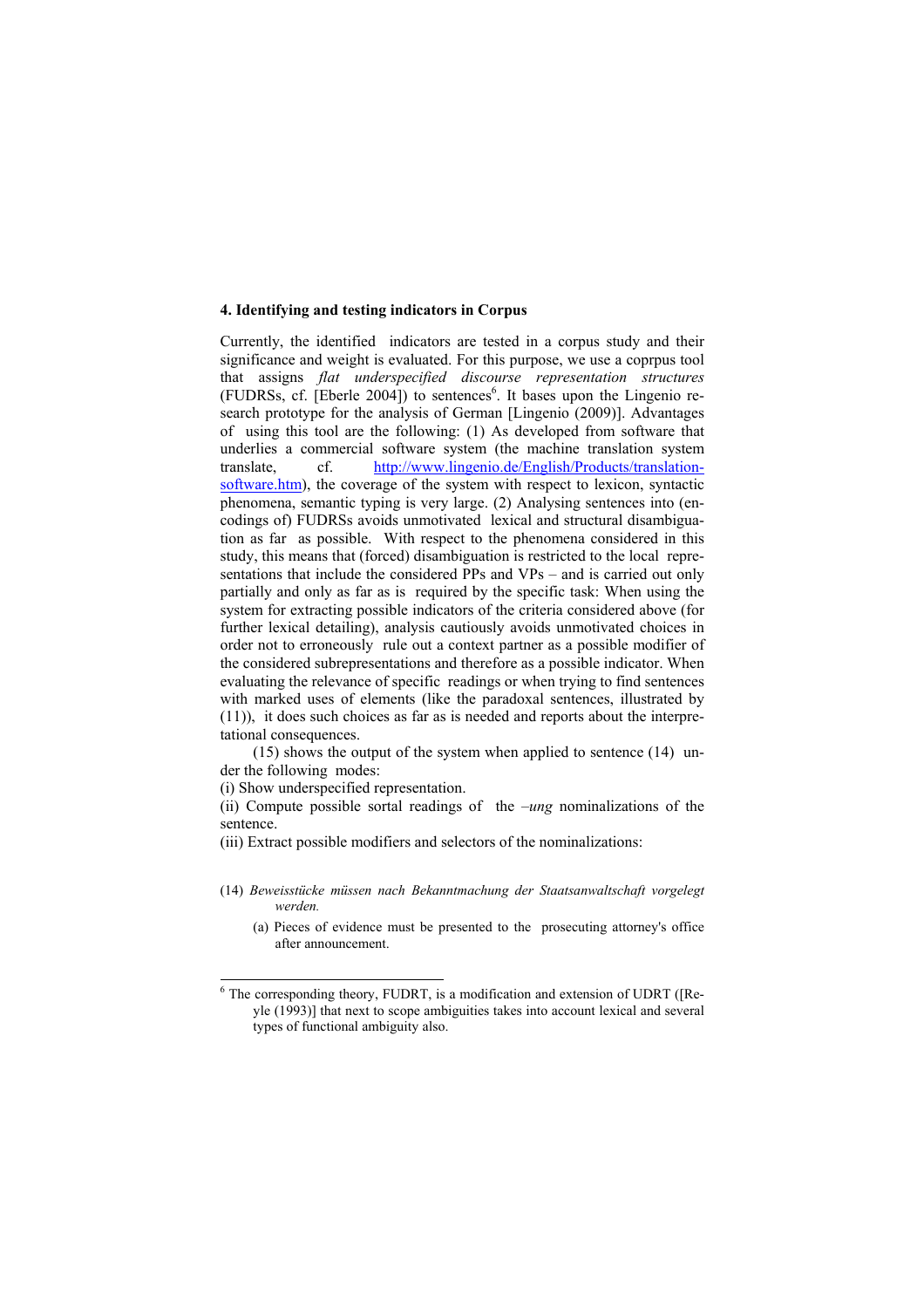(b) According to an announcement of the prosecuting attorney's office, pieces of evidence must be shown.

 $(15)$ 

--- German Slot Grammar (C) Copyright Lingenio 1999-2007 ---Eingabe:<br>¦: Beweisstücke müssen nach Bekanntmachung der Staatsanwaltschaft vorgelegt werden.

Dependence tree.

| top<br>$\longleftarrow$ subj $\langle n \rangle$<br>vprep<br>— xmod<br>ndet<br>— obj(n) | s(müss.488021)<br>s(beweisstück.99827)<br>s(nach.nachtemp)<br>$-$ objprep(dat) s(bekanntmachung, 82501)<br>s(der.d)<br>empty | ntv(ind:dcl:nuh.tf(pres.0.X1).a):[[einstellung0.modv.müss]]<br>noun(cn,nom,pers3-pl-nt,[]):[[beweisstück.cob],soc]]<br>ntv(dep:inf:nwh.tf(inf.0.X2).p):[[leq.vorleq]]<br>prep([nachidat],[nwh]):[[lrprep.nach.nachtemp]]<br>noun(cn.dat.pers3-sg-f.[]):[[bekanntmachung.propos_phys]]<br>s(staatsanwaltschaft,660707) noun(cn,gen,pers3-sg-f,[]):[[coll,inst,staatsanwaltschaft]]<br>det(gen.pers3-sg-f.Idefl):IId.derll<br>coref(1) |
|-----------------------------------------------------------------------------------------|------------------------------------------------------------------------------------------------------------------------------|--------------------------------------------------------------------------------------------------------------------------------------------------------------------------------------------------------------------------------------------------------------------------------------------------------------------------------------------------------------------------------------------------------------------------------------|
|                                                                                         |                                                                                                                              |                                                                                                                                                                                                                                                                                                                                                                                                                                      |

[n(bekanntmachung,[e,o]),h(7,vorleg,vprep(nachtemp)),[xmod,6,staatsanwaltschaft]].<br>[bekanntmachung,d([ag(6),det(e),akt(ev),te(pres)],[[e,-3],[p,4]],[])].

Figure 1: Underspecified analysis with (a) extraction and (b) sortal evaluation

#### 4.2. Bootstrapping

Evaluation of possible 'light-weight' criteria for the (sortal) disambiguation of –ung nominalizations is done as follows: According to mode (iii), the tool extracts the relevant context partners of the nominalizations that maybe indicators of the different types of criteria (compare (a) in figure 1). If necessary their behaviour with respect to the considerd phenomena is further specified and added to the corresponding lexical entries of the system (this mainly consists of adding Aktionsart information and more precise semantic typing and of correctng erroneous classifications). Then, in mode (iii), the tool computes the sortal outcome (compare (b) in figure 1) that is checked in a third step for adequacy.

Current tests use the weights as described in the last section. However, we intend to optimize the weights by making use of maximum optimization which is possible as the method that we use for the computation of preferences can be described as a maximum entropy model with linguistic features (compare [Och and Ney (2002)]):

(16) 
$$
L(nach-PP) = \underset{L_i}{\text{argmax}} \left\{ \sum_{m=1}^{8} \lambda_m h_m(L_i | (nach-PP, VP)) \right\}
$$

(16) says that the reading of the PP with *nach* is that reading  $Li$  (either the temporal reading or the propositional reading) which given PP and VP is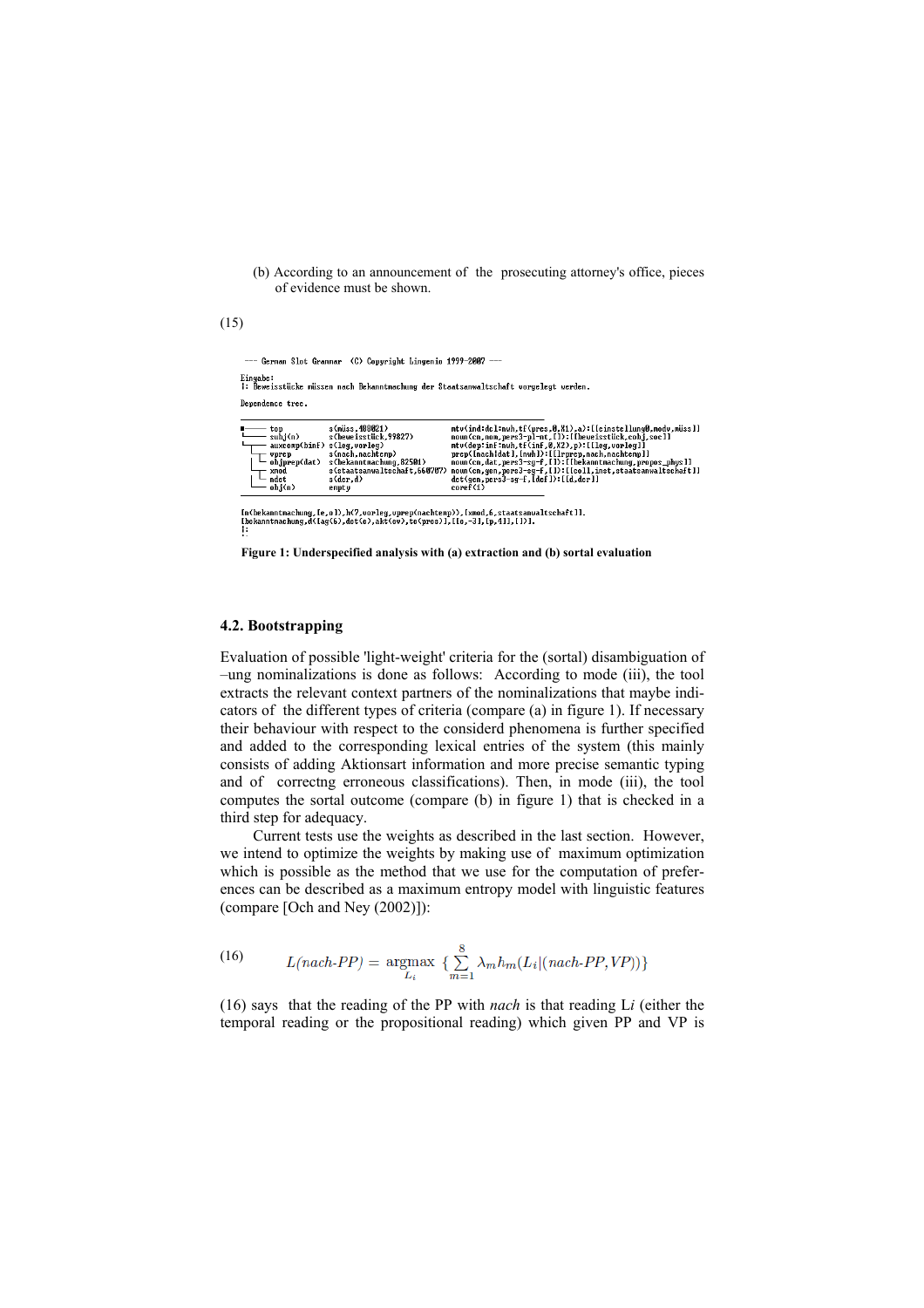assigned the highest (higher) value by the sum of the weights  $\lambda$  of the (8) criteria  $h_{m}$ . The gold standard against which the results are checked consists of the preferences (a collection of) humans assign to the sentences of the corpus considered.

Note that there are two bootstrapping cycles: (1) Extracting and evaluating possible indicators improve the information state of the system with respect to the coverage and density of the light-weight semantic background knowledge the system uses. (2) Training the weighting improves the quality of jugements about significance and independence of the criteria considered (or others as may develop from testing the hypotheses and deepening the study).

## 4.3. Tests and results

Currently, we investigate a subset of some 10.000 sentences from DeWaC with sentences containing the considered NVS phenomena. We draw test sets from this subset which are optimally balanced with respect to the criteria considered (and to other ones) and sets which represent different degrees of semantic understanding that the system is able to show for the relevant indications (this means sets where the ratio of possible indicators to those elements which are sufficiently well known to the system is different). For a balanced subset of 100 sentences, where the relevant material is completely known to the system in this sense, we could show that it recognizes the preferred reading in over 80 % of the cases. A main problem that remains is 'noise' caused by erroneous syntactic analyses (that cannot be completely suppressed despite of using underspecification).

## 5. Conclusion

We investigated the use of German  $-\mu n$ g nominalizations of verbs of saying in the context of PPs with nach and derived two different interpretation schemes, a so called temporal and a propositional reading. We represented these schemes in terms of Discourse Representation Theory and drew a number of criteria from them on the basis of pragmatic considerations (in line with [Grice (1975)]) about the conventional use of these interpretation schemes in context. We used these criteria to define a method for approximating the contextually most appropriate interpretation on the basis of flat underspecified discourse representation and specific light-weight semantic background knowledge. For a balanced test corpus of 100 sentences we could show that the system correctly determines the preferred reading in over 80% of the cases if it is maximally well informed with respect to the indicators contained in the corpus.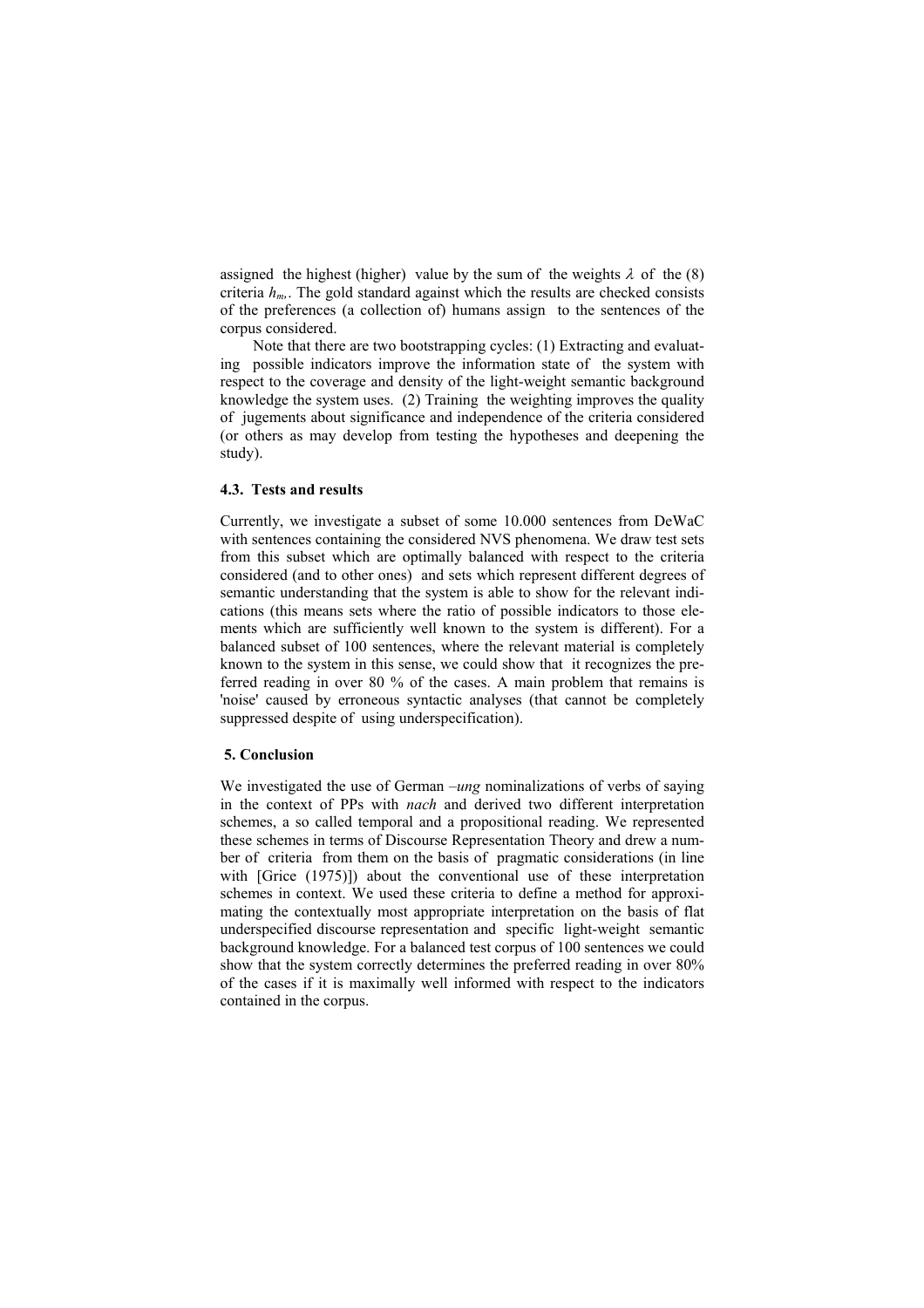Next steps consist of specifying the set of criteria further and of adjusting the weighting by gradual extension of the test sets and bootstrapping of the knowledge available to the system. Also, we will try to find statistical interdependencies between the different criteria in order to discriminate criteria which are maximally independent of each other and criteria that are easy to check and of high quality with respect to disambiguating power. Finally, we will apply the method to a wider range of nominalizations in the sequel.

## Bibliography

[Baroni and Kilgarriff (2006)] Baroni, Marco and Adam Kilgarriff (2006). Large linguistically-processed web corpora for multiple languages. In 11th conference of the European Association for Computational Linguistics, EACL 2006, 87–90, http://acl.ldc.upenn.edu/eacl2006/companion/pd/01\_baronikilgarrif\_69.pdf/

[Bäuerle (1988)] Bäuerle, Rainer (1988). Ereignisse und Repräsentationen. Technical Report 43, IBM Deutschland, WT LILOG, Stuttgart, Reprint of the Habilitationsschrift (1987), Universität Konstanz.

[Brandtner and von Heusinger] Brandtner, R. & von Heusinger, K. (submitted). Nominalization in Context - Conflicting Readings and Predicate Transfer. In A. Alexiadou & M. Rathert (eds.), Nominalizations across Languages. Berlin: de Gruyter (Interface explorations).

[Dubois (1972)] Dubois, J. 1972. Etude sur la dérivation suffixale en français moderne et contemporain. Paris: Larousse.

[Eberle (1991)] Eberle, Kurt (1991). Ereignisse: Ihre Logik und Ontologie aus textsemantischer Sicht. Dissertation, Universität Suttgart.

[Eberle (2004)] Eberle, Kurt (2004). Flat underspecified representation and its meaning for a fragment of German. Habilitationsschrift, Universität Stuttgart, Stuttgart.

[Eberle et al.(2008)] Eberle, Kurt, Ulrich Heid, Manuel Kountz, und Kerstin Eckart (2008). A tool for corpus analysis using partial disambiguation and bootstrapping of the lexicon. In A. Storrer, A. Geyken, A. Siebert,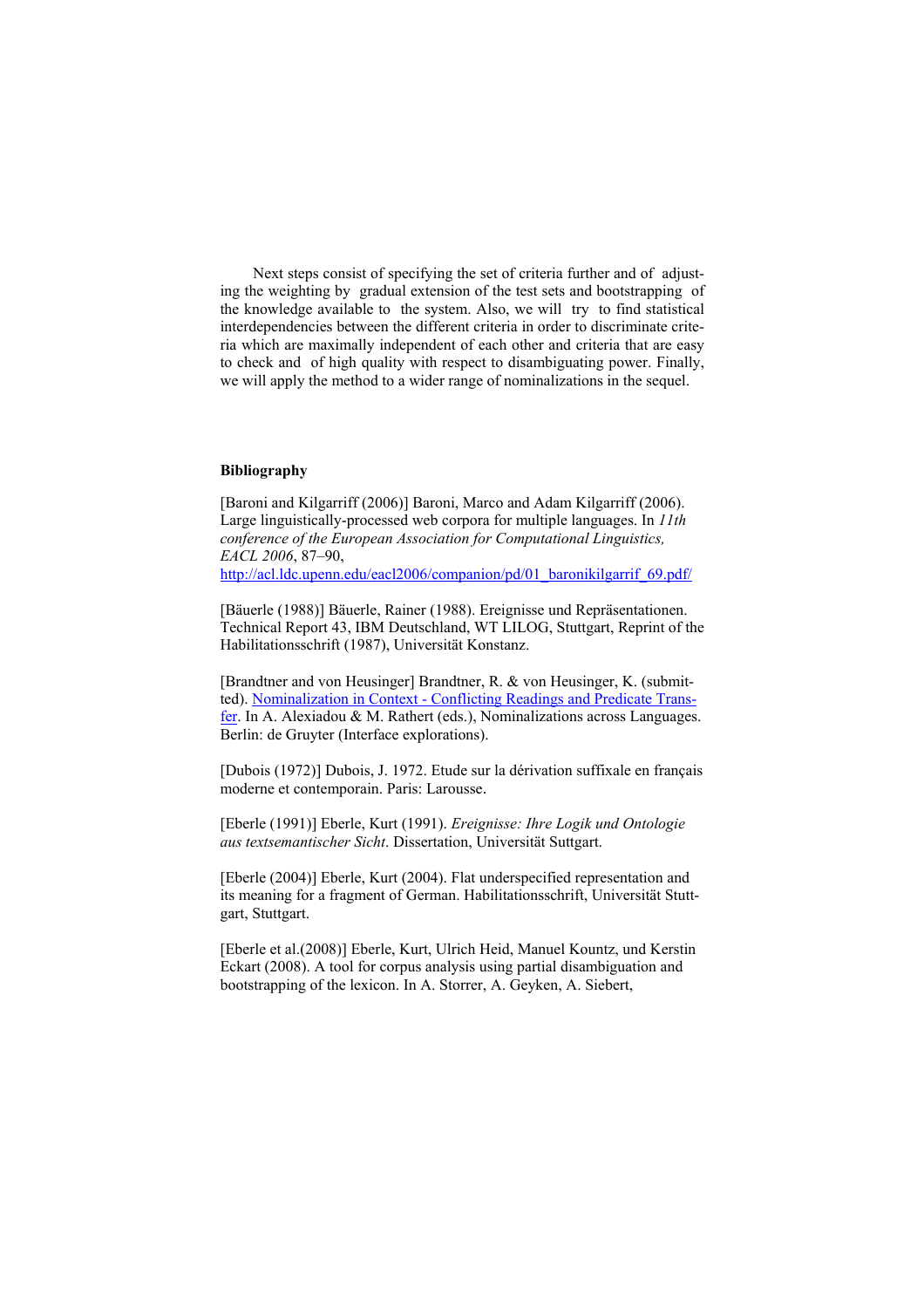und K.-M. Würzner (eds.), Text Resources and Lexical Knowledge: Selected Papers from the 9th Conference on Natural Language Processing KONVENS 2008, Berlin: De Gruyter.

[Egg und Herweg (1994)] Egg, Marcus und Michael Herweg (1994). A phasetheoretical semantics of aspectual classes. Report 11, Verbmobil, IBM, Wissenschaftliches Zentrum, Heidelberg.

[Ehrich and Rapp (2000)] Ehrich, Veronika and Irene Rapp (2000). Sortale Bedeutung und Argumentstruktur: -ung-Nominalisierungen im Deutschen. Zeitschrift für Sprachwissenschaft 19(2):245–303.

[Grice (1975)] Grice, Paul (1975). Logic and conversation. In Peter Cole und Jerry L. Morgan (eds.), Speech Acts, 41–58, New York: Academic Press.

[Hanks and McDermott(1986)] Hanks, S. and D. McDermott (1986). Default reasoning, nonmonotonic logics, and the frame problem. In Proceedings of the Fifth National Conference on Artificial Intelligence, 328 – 333.

[Herweg (1990)] Herweg, Michael (1990). Zeitaspekte. Die Bedeutung von Tempus, Aspekt und temporalen Konjunktionen. Dissertation, Universität Hamburg, Hamburg.

[Kamp (1981a)] Kamp, Hans (1981). A Theory of Truth and Semantic Representation. In: J.A.G. Groenendijk and T.M.V. Janssen and M.B.J. Stokhof (eds.): Formal Methods in the Study of Language, Mathematical Centre Tract, University of Amsterdam.

[Kamp (1981b)] Kamp, Hans (1981). Evénements, Représentation Discursives et Référence Temporelle. In: Language (64), 1981.

[Kamp (2002)] Kamp, Hans (2002). Einstellungszustände und Einstellungszuschreibungen in der Diskursrepräsentationstheorie. Forschungsberichte der DFG-Forschergruppe Logik in der Philosophie 89, Universität Konstanz, Konstanz.

[Kamp and Reyle (1993)] Kamp, Hans and Uwe Reyle (1993). From Discourse to Logic. Dordrecht: Kluwer.

[Kamp and Rohrer (1983)] Kamp, Hans and Christian Rohrer (1983). Tense in Texts. In: Rainer Bäuerle and R. Schwarze and Arnim von Stecho (eds.), Meaning, Use and Interpretation of Language, de Gruyter, Berlin.